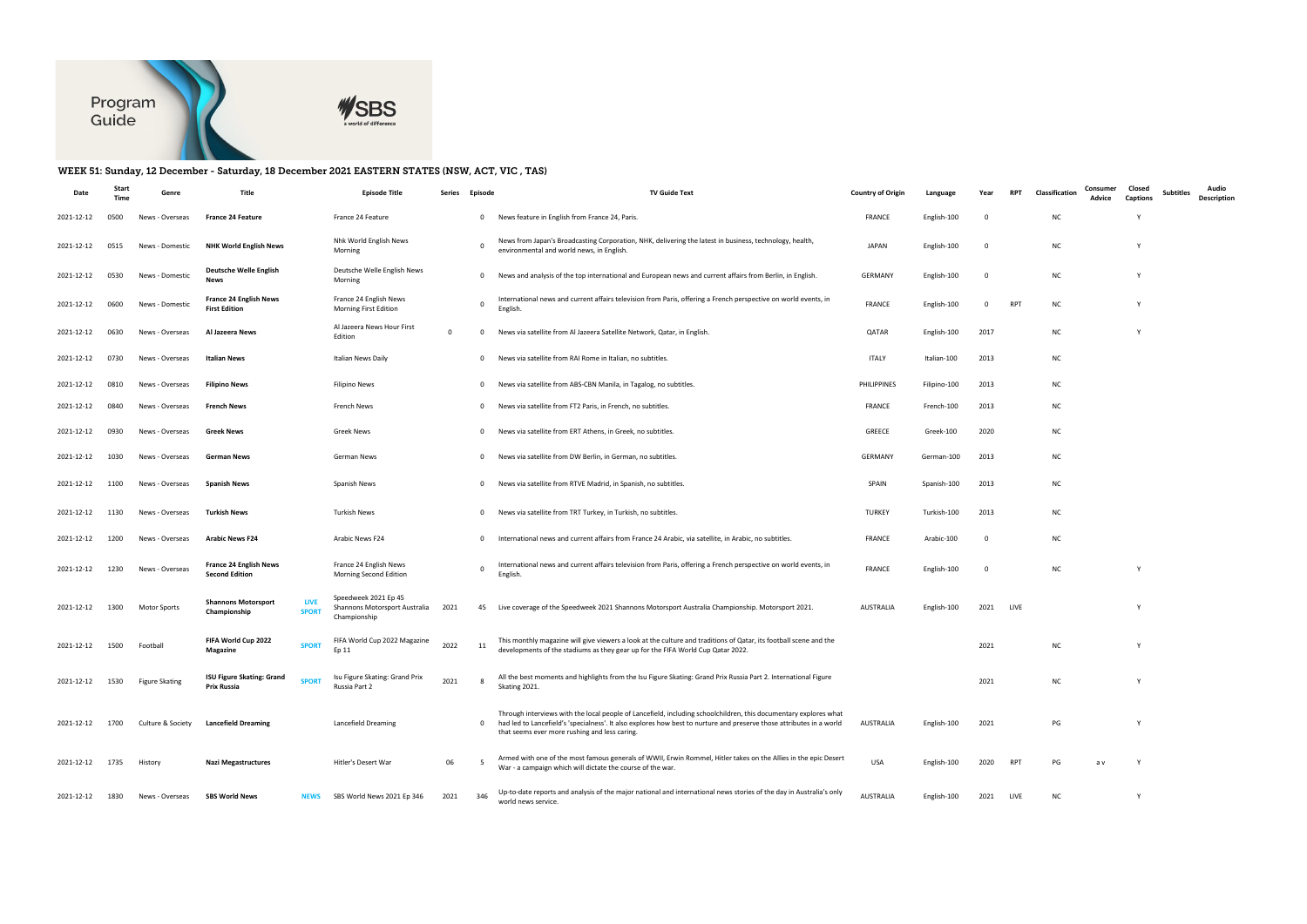| 2021-12-12 | 1935 | History                         | <b>Big Ben Restoring the</b><br><b>World Famous Clock</b> | Premier       | Big Ben: The World's Most<br>Famous Clock 3            |    | $\mathbf{0}$            | The greatest clock tower in the world is about to undergo the most extraordinary and extensive renovation in its<br>157 year history, and the world will be watching. Using innovative filming techniques and the finest story-telling<br>skills, the program will delve into the rich history of Elizabeth Tower and reveal how a dedicated team of<br>architects, engineers, clock makers, stonemasons, scaffolders, to name but a few of the experts, will bring an<br>iconic Victorian structure - cutting-edge in its day - expertly and imaginatively into the 21st century. | UNITED KINGDOM | English-100  | 2021     |            | PG        |      |          |  |
|------------|------|---------------------------------|-----------------------------------------------------------|---------------|--------------------------------------------------------|----|-------------------------|------------------------------------------------------------------------------------------------------------------------------------------------------------------------------------------------------------------------------------------------------------------------------------------------------------------------------------------------------------------------------------------------------------------------------------------------------------------------------------------------------------------------------------------------------------------------------------|----------------|--------------|----------|------------|-----------|------|----------|--|
| 2021-12-12 | 2030 | Biography                       | Muhammad Ali                                              | <b>Fnisod</b> | Muhammad Ali Series 1 Ep 3                             | 01 | $\overline{3}$          | Muhammad Ali faces Joe Frazier in the 'Fight of the Century'. Though he loses, Ali becomes a hero. The Supreme<br>Court overturns Ali's conviction, validating his refusal to serve in the war in Vietnam and in 1974, Ali outduels<br>Frazier, his greatest rival, in their highly anticipated rematch. But to complete his comeback, he must face the<br>fearsome George Foreman.                                                                                                                                                                                                | USA            | English-100  | 2021     |            | M         |      | <b>Y</b> |  |
| 2021-12-12 | 2230 | History                         | <b>Michael Palin: Travels Of</b><br>A Lifetime            |               | Michael Palin: Travels Of A<br>Lifetime                | 01 | $\overline{\mathbf{3}}$ | Michael took on his longest and most gruelling journey yet - a 50,000-mile route around the Pacific Rim taking in<br>Russia, China, Vietnam, Australia, and New Zealand and North and South America. This huge undertaking<br>stretches him and the crew to their limits, and it sees him adopt a more investigative role, as he seeks to get<br>under the skin of the places he visits - from a booming South Korea to Colombia with its drug wars and poverty.                                                                                                                   | UNITED KINGDOM | English-100  | 2020     | <b>RPT</b> | PG        |      |          |  |
| 2021-12-12 | 2320 | Health, Science &<br>Technology | 24 Hours In Emergency                                     |               | Call Of Duty                                           | 15 |                         | The stories of three patients filmed over one 24 hour period at St George's Hospital, Tooting. Jahan, 58, is rushed<br>20 to resus suffering from severe chest pains. Arthur, 92, has fallen in his care home, while Behrooz, 59, is having<br>problems with his speech.                                                                                                                                                                                                                                                                                                           | UNITED KINGDOM | English-100  | 2019     | <b>RPT</b> | M         |      |          |  |
| 2021-12-12 | 2415 | History                         | <b>Chasing The Moon</b>                                   |               | Earthrise                                              | 01 | 2                       | This instalment covers 1964-1968, four heady, dangerous years in the history of the space race, focusing on the<br>events surrounding the Apollo 1 and Apollo 8 missions. As Americans moved through the 60s and reflect on the<br>challenges ahead, many begin to wonder - what exactly is it going to take to beat the Soviets to the moon?                                                                                                                                                                                                                                      | USA            | English-100  | 2019     | <b>RPT</b> | PG        |      |          |  |
| 2021-12-12 | 2615 | Biography                       | George W. Bush                                            |               | George W. Bush Series 1 Ep 2                           | 01 | $\overline{2}$          | This episode opens with the ensuing war in Iraq and continues through George W. Bush's second term. The<br>President confronts the devastating impact of Hurricane Katrina and the most serious financial crisis since the<br>Great Depression.                                                                                                                                                                                                                                                                                                                                    | USA            | English-100  | 2020     | <b>RPT</b> | M         | a v  | Y        |  |
| 2021-12-12 | 2820 | Biography                       | <b>Vice Guide To Film</b>                                 |               | Sofia Coppola                                          | 01 |                         | Kristen Dunst, James Woods and Stephen Dorff explore the films of Sofia Coppola and the stylised yet personal<br>17 worlds she creates whether her setting is the Tokyo hotel of 'Lost in Translation' or the Court of Versailles in<br>'Marie Antoinette'.                                                                                                                                                                                                                                                                                                                        | USA            | English-100  | 2016     | <b>RPT</b> | M         | adls |          |  |
| 2021-12-12 | 2845 | Cooking                         | Poh & Co. Bitesize                                        |               | Poh & Co. Bitesize Series 2 Ep 7                       | 02 | 7                       | Step into the always delicious world of acclaimed cook, artist, and lover of life - Poh Ling Yeow.                                                                                                                                                                                                                                                                                                                                                                                                                                                                                 | AUSTRALIA      | English-100  | 2016     | RPT        | G         |      |          |  |
| 2021-12-12 | 2855 | Cooking                         | Poh & Co. Bitesize                                        |               | Poh & Co. Bitesize Series 2 Ep 8                       | 02 | 8                       | Step into the always delicious world of acclaimed cook, artist, and lover of life - Poh Ling Yeow.                                                                                                                                                                                                                                                                                                                                                                                                                                                                                 | AUSTRALIA      | English-100  | 2016     | RPT        | G         |      | Y        |  |
| 2021-12-13 | 0500 | News - Overseas                 | <b>France 24 Feature</b>                                  |               | France 24 Feature                                      |    | $\mathbf 0$             | News feature in English from France 24, Paris.                                                                                                                                                                                                                                                                                                                                                                                                                                                                                                                                     | <b>FRANCE</b>  | English-100  | $\Omega$ |            | <b>NC</b> |      |          |  |
| 2021-12-13 | 0515 | News - Domestic                 | <b>NHK World English News</b>                             |               | Nhk World English News<br>Morning                      |    | $\Omega$                | News from Japan's Broadcasting Corporation, NHK, delivering the latest in business, technology, health,<br>environmental and world news, in English.                                                                                                                                                                                                                                                                                                                                                                                                                               | JAPAN          | English-100  |          |            | <b>NC</b> |      |          |  |
| 2021-12-13 | 0530 | News - Domestic                 | <b>Deutsche Welle English</b><br>News                     |               | Deutsche Welle English News<br>Morning                 |    | $\mathbf{0}$            | News and analysis of the top international and European news and current affairs from Berlin, in English.                                                                                                                                                                                                                                                                                                                                                                                                                                                                          | GERMANY        | English-100  | - 0      |            | NC        |      | Y        |  |
| 2021-12-13 | 0600 | News - Domestic                 | <b>France 24 English News</b><br><b>First Edition</b>     |               | France 24 English News<br><b>Morning First Edition</b> |    | $\Omega$                | International news and current affairs television from Paris, offering a French perspective on world events, in<br>English.                                                                                                                                                                                                                                                                                                                                                                                                                                                        | <b>FRANCE</b>  | English-100  | $\Omega$ | <b>RPT</b> | <b>NC</b> |      | Y        |  |
| 2021-12-13 | 0630 | News - Overseas                 | This Week with George<br>Stephanopoulos                   |               | Abc America: This Week With<br>George Stephanopoulos   |    | $\mathbf{0}$            | This Week with George Stephanopoulos from ABC America.                                                                                                                                                                                                                                                                                                                                                                                                                                                                                                                             | USA            | English-100  | - 0      |            | <b>NC</b> |      | Y        |  |
| 2021-12-13 | 0730 | News - Overseas                 | <b>Italian News</b>                                       |               | Italian News Daily                                     |    | $^{\circ}$              | News via satellite from RAI Rome in Italian, no subtitles.                                                                                                                                                                                                                                                                                                                                                                                                                                                                                                                         | <b>ITALY</b>   | Italian-100  | 2013     |            | NC        |      |          |  |
| 2021-12-13 | 0810 | News - Overseas                 | <b>Filipino News</b>                                      |               | Filipino News                                          |    | $\mathbf{0}$            | News via satellite from ABS-CBN Manila, in Tagalog, no subtitles.                                                                                                                                                                                                                                                                                                                                                                                                                                                                                                                  | PHILIPPINES    | Filipino-100 | 2013     |            | <b>NC</b> |      |          |  |
| 2021-12-13 | 0840 | News - Overseas                 | French News                                               |               | French News                                            |    | $\mathbf{0}$            | News via satellite from FT2 Paris, in French, no subtitles.                                                                                                                                                                                                                                                                                                                                                                                                                                                                                                                        | <b>FRANCE</b>  | French-100   | 2013     |            | <b>NC</b> |      |          |  |
| 2021-12-13 | 0930 | News - Overseas                 | Greek News                                                |               | Greek News                                             |    | $\mathbf{0}$            | News via satellite from ERT Athens, in Greek, no subtitles.                                                                                                                                                                                                                                                                                                                                                                                                                                                                                                                        | GREECE         | Greek-100    | 2020     |            | <b>NC</b> |      |          |  |
| 2021-12-13 | 1030 | News - Overseas                 | German News                                               |               | German News                                            |    | $\mathbf{0}$            | News via satellite from DW Berlin, in German, no subtitles.                                                                                                                                                                                                                                                                                                                                                                                                                                                                                                                        | GERMANY        | German-100   | 2013     |            | <b>NC</b> |      |          |  |
| 2021-12-13 | 1100 | News - Overseas                 | <b>Spanish News</b>                                       |               | Spanish News                                           |    | $\mathbf{0}$            | News via satellite from RTVE Madrid, in Spanish, no subtitles.                                                                                                                                                                                                                                                                                                                                                                                                                                                                                                                     | SPAIN          | Spanish-100  | 2013     |            | <b>NC</b> |      |          |  |
| 2021-12-13 | 1130 | News - Overseas                 | <b>Turkish News</b>                                       |               | Turkish News                                           |    | $\mathbf{0}$            | News via satellite from TRT Turkey, in Turkish, no subtitles.                                                                                                                                                                                                                                                                                                                                                                                                                                                                                                                      | <b>TURKEY</b>  | Turkish-100  | 2013     |            | <b>NC</b> |      |          |  |
| 2021-12-13 | 1200 | News - Overseas                 | <b>Arabic News F24</b>                                    |               | Arabic News F24                                        |    | $\mathbf{0}$            | International news and current affairs from France 24 Arabic, via satellite, in Arabic, no subtitles.                                                                                                                                                                                                                                                                                                                                                                                                                                                                              | FRANCE         | Arabic-100   | $\Omega$ |            | <b>NC</b> |      |          |  |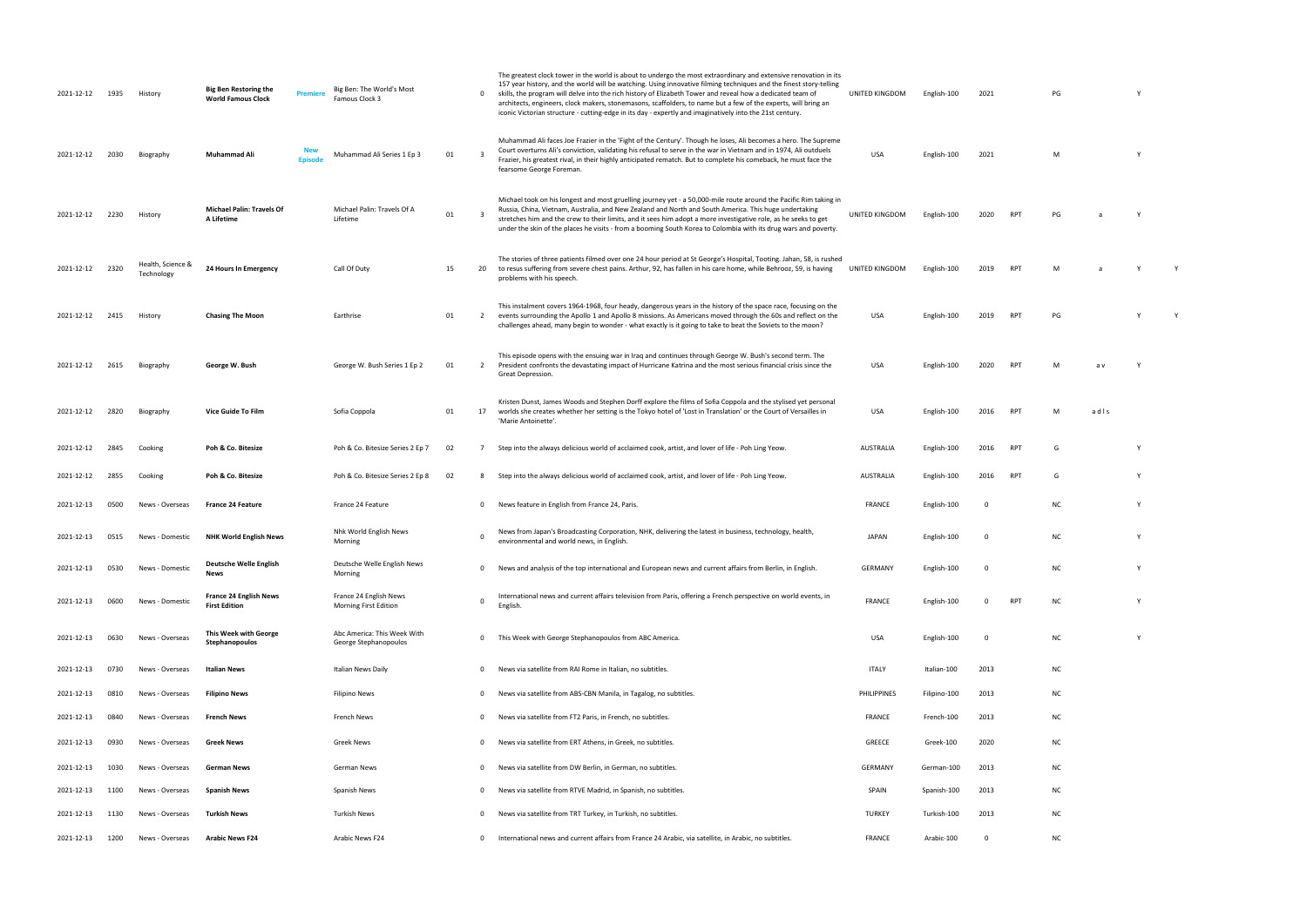| 2021-12-13      | 1230 | News - Overseas                 | <b>ABC America: World</b><br><b>News Tonight</b> | <b>NEWS</b>                         | Abc America: World News<br><b>Tonight With David Muir</b> |      | $\Omega$                | America's number one network news bulletin with anchors David Muir weekdays, Whit Johnson Saturday edition,<br>and Linsey Davis Sunday edition                                                                                                                                                                                                                                                                                                                                                                          | <b>USA</b>       | English-100                                         | - 0  |                 | ΝC        |     |          |  |
|-----------------|------|---------------------------------|--------------------------------------------------|-------------------------------------|-----------------------------------------------------------|------|-------------------------|-------------------------------------------------------------------------------------------------------------------------------------------------------------------------------------------------------------------------------------------------------------------------------------------------------------------------------------------------------------------------------------------------------------------------------------------------------------------------------------------------------------------------|------------------|-----------------------------------------------------|------|-----------------|-----------|-----|----------|--|
| 2021-12-13      | 1300 | News - Overseas                 | Al Jazeera News                                  |                                     | Al Jazeera News Hour Second<br>Edition                    |      | $^{\circ}$              | News via satellite from Al Jazeera Satellite Network, Qatar, in English.                                                                                                                                                                                                                                                                                                                                                                                                                                                | QATAR            | English-100                                         | 2012 |                 | <b>NC</b> |     |          |  |
| 2021-12-13      | 1400 | Biography                       | The Italians                                     |                                     | Armando Percuoco - Chef And<br>Restaurateur               | 01   |                         | In this episode of The Italians, we feature renowned Chef and Restaurateur, Armando Percuoco.                                                                                                                                                                                                                                                                                                                                                                                                                           | <b>AUSTRALIA</b> | English-100                                         | 2021 |                 |           |     |          |  |
| 2021-12-13      | 1415 | Culture & Society               | Rosemary's Way                                   |                                     | Rosemary's Way                                            |      | $\mathbf 0$             | Charismatic changemaker, Rosemary Kariuki, is on a mission to empower migrant women, enticing them out of<br>cultural silos, exposing them to new ideas, experiences and the wider Australian society - her means are anything<br>but orthodox and laughter is her secret weapon.                                                                                                                                                                                                                                       | AUSTRALIA        | English-100                                         | 2020 | RP <sup>-</sup> |           | avw |          |  |
| 2021-12-13      | 1545 | Cooking                         | The Cook Up with Adam<br>Liaw                    | <b>SBS</b><br>Food<br><b>Encore</b> | Breakfast                                                 | 01   | 170                     | Host of MasterChef Turkey, Somer Sivrioglu, and political satirist Mark Humphries join host Adam Liaw in The<br>Cook Up kitchen to make their ultimate breakfast must-have dishes.                                                                                                                                                                                                                                                                                                                                      | <b>AUSTRALIA</b> | English-100                                         | 2021 |                 | PG        |     |          |  |
| 2021-12-13      | 1615 | Culture & Society               | The Wonderful World Of<br>Chocolate              |                                     | Wonderful World Of Chocolate<br>Series 1 Ep 3, The        | 01   | $\overline{\mathbf{3}}$ | We discover how our favourite bars and boxes are made including Kit-Kat, Toblerone, Cadbury, and Lindt.<br>Madcap chocolatiers create everything, from a chocolate record that actually plays, to a Cumberbunny, a<br>chocolate rabbit with the face of Benedict Cumberbatch.                                                                                                                                                                                                                                           | UNITED KINGDOM   | English-100                                         | 2019 | RPT             | PG        |     |          |  |
| 2021-12-13      | 1705 | Quiz                            | Jeopardy!                                        | <b>Episod</b>                       | Jeopardy Series 35 Ep 146                                 | 35   | 146                     | The late Alex Trebek hosts Jeopardy!, where the answers are revealed and the contestants must guess the<br>appropriate questions.                                                                                                                                                                                                                                                                                                                                                                                       | <b>USA</b>       | English-100                                         | 2018 |                 | PG        |     | <b>V</b> |  |
| 2021-12-13      | 1730 | Quiz                            | <b>Letters And Numbers</b>                       |                                     | Letters And Numbers Series 2<br>Ep 24                     | 02   | 24                      | Two contestants pit their linguistic and numerical skills against each other and the clock in this entertaining quiz<br>show. Join host Richard Morecroft along with maths whiz Lily Serna and wordsmith David Astle.                                                                                                                                                                                                                                                                                                   | <b>AUSTRALIA</b> | English-100                                         | 2010 | RPT             | G         |     |          |  |
| 2021-12-13      | 1800 | Quiz                            | Mastermind                                       |                                     | Mastermind Series 3 Ep 41                                 | 03   | 41                      | In this round, the specialty subjects are the TV series Supernatural, the 1789 French Revolution, the History and<br>Geography of Colorado, and satirist and mathematician Tom Lehrer.                                                                                                                                                                                                                                                                                                                                  | <b>AUSTRALIA</b> | English-100                                         | 2021 | <b>RPT</b>      | G         |     |          |  |
| 2021-12-13      | 1830 | News - Overseas                 | <b>SBS World News</b>                            | <b>NEWS</b>                         | SBS World News 2021 Ep 347                                | 2021 | 347                     | Up-to-date reports and analysis of the major national and international news stories of the day in Australia's only<br>world news service.                                                                                                                                                                                                                                                                                                                                                                              | <b>AUSTRALIA</b> | English-100                                         | 2021 | LIVE            | <b>NC</b> |     |          |  |
| 2021-12-13      | 1935 | History                         | <b>Britain's Most Historic</b><br><b>Towns</b>   |                                     | Industrial Revolution<br>Manchester                       | 03   |                         | Alice visits Manchester to explore the spirit of protest and revolution that grew out of the experience of Britain's<br>working class during the Industrial Revolution. At the John Ryland Library, Alice is granted access to rarely seen<br>period documents that highlight the true human cost of the Peterloo massacre and at the Free Trade Hall, learns<br>how Manchester found itself at the heart of battle against the hated Corn Laws.                                                                        | UNITED KINGDOM   | English-100                                         | 2020 | <b>RPT</b>      | PG        |     |          |  |
| 2021-12-13      | 2030 | Culture & Society               | Tony Robinson's World By                         |                                     | <b>Thailand And Malaysia</b>                              | 01   | $\overline{\mathbf{3}}$ | Sir Tony is taking trains through Thailand and Malaysia, immersing himself in plenty of experiences as he goes. He<br>emerges from the train station in Chiang Mai in the north of Thailand to discover himself in the middle of a<br>spectacular Buddhist ceremony, before making friends with a baby elephant and jumping on a sleeper train to<br>Bangkok. There, he has a whirlwind Tuk Tuk adventure before heading to the countries famous island's in Trang.                                                     | UNITED KINGDOM   | English-100                                         | 2019 | <b>RPT</b>      | PG        |     |          |  |
| 2021-12-13 2125 |      | Health. Science &<br>Technology | 24 Hours In Emergency                            |                                     | Ready For Anything                                        | 01   |                         | This compilation episode from King's shows staff caring for a variety of patients. 59-year-old Tony has had a<br>collision in his van, 79-year-old Jim has breathing difficulties and 26-year-old Nicholas has a broken jaw.                                                                                                                                                                                                                                                                                            | UNITED KINGDOM   | English-100                                         | 2021 |                 | M         |     | <b>V</b> |  |
| 2021-12-13      | 2220 | News - Domestic                 | <b>SBS World News Late</b>                       | <b>NEWS</b>                         | SBS World News Late 2021 Ep<br>246                        | 2021 | 246                     | Up-to-date reports and analysis of the major national and international news stories of the day in Australia's only<br>world news service.                                                                                                                                                                                                                                                                                                                                                                              | <b>AUSTRALIA</b> | English-100                                         | 2021 | LIVE            | <b>NC</b> |     |          |  |
| 2021-12-13      | 2255 | Thriller                        | <b>The Crimson Rivers</b>                        | Episod                              | Furta Sacra Part 2                                        | 02   | 2                       | Niemans and Delaunay explore the dark side of the human soul, along a road dotted with unexplained deaths.<br>Their bond strengthens when Camille's son gets into a desperate situation. In this investigation, the duo must<br>solve a priest's murder. They find a link between the macabre murder and a martyr from the 3rd century. Camille<br>finds a cryptic note from the killer in her jacket, and a second murder occurs while relics are stolen from a nearby<br>town.                                        | <b>FRANCE</b>    | French-100                                          | 2019 |                 | MA        | a v |          |  |
| 2021-12-13      | 2350 | Period                          | Tell Me Who I Am                                 |                                     | Tell Me Who I Am Series 1 Ep 5                            | 01   | 5                       | Berlin, 1936. After getting her uncle Armando out of prison thanks to Albert's help, Amelia decides to accompany<br>him to Berlin, where she will meet her great friend Carla Alessandrini. After getting a Jewish woman out of<br>Germany, Amelia accepts an offer to work for the British government as a spy for the German Army, a decision<br>that will take her away from Albert for good. Shortly afterwards, Amelia is ordered to spy on her own lover,<br>General Max von Schuman, who is stationed in Warsaw. | SPAIN            | English-61; Spanish-<br>24; German-13;<br>Italian-2 | 2020 |                 | PG        |     |          |  |
| 2021-12-13      | 2440 | Period                          | Tell Me Who I Am                                 |                                     | Tell Me Who I Am Series 1 Ep 6                            | 01   | 6                       | Warsaw 1941. Upon arrival in Warsaw, Amelia hides her jewelry beside the files Max keeps in the hotel safe.<br>Amelia takes advantage of Max's absence to take photographs of his documents, and gives them to Grazyna, her<br>link in Poland. Grazyna introduces Amelia into a clandestine network used to get medicine into the ghetto. During<br>one of their actions, they are discovered, and when Amelia is about to warn one of her companions, she is<br>captured.                                              | SPAIN            | Spanish-55; Polish-<br>26; German-10;<br>English-9  | 2020 |                 | M         |     |          |  |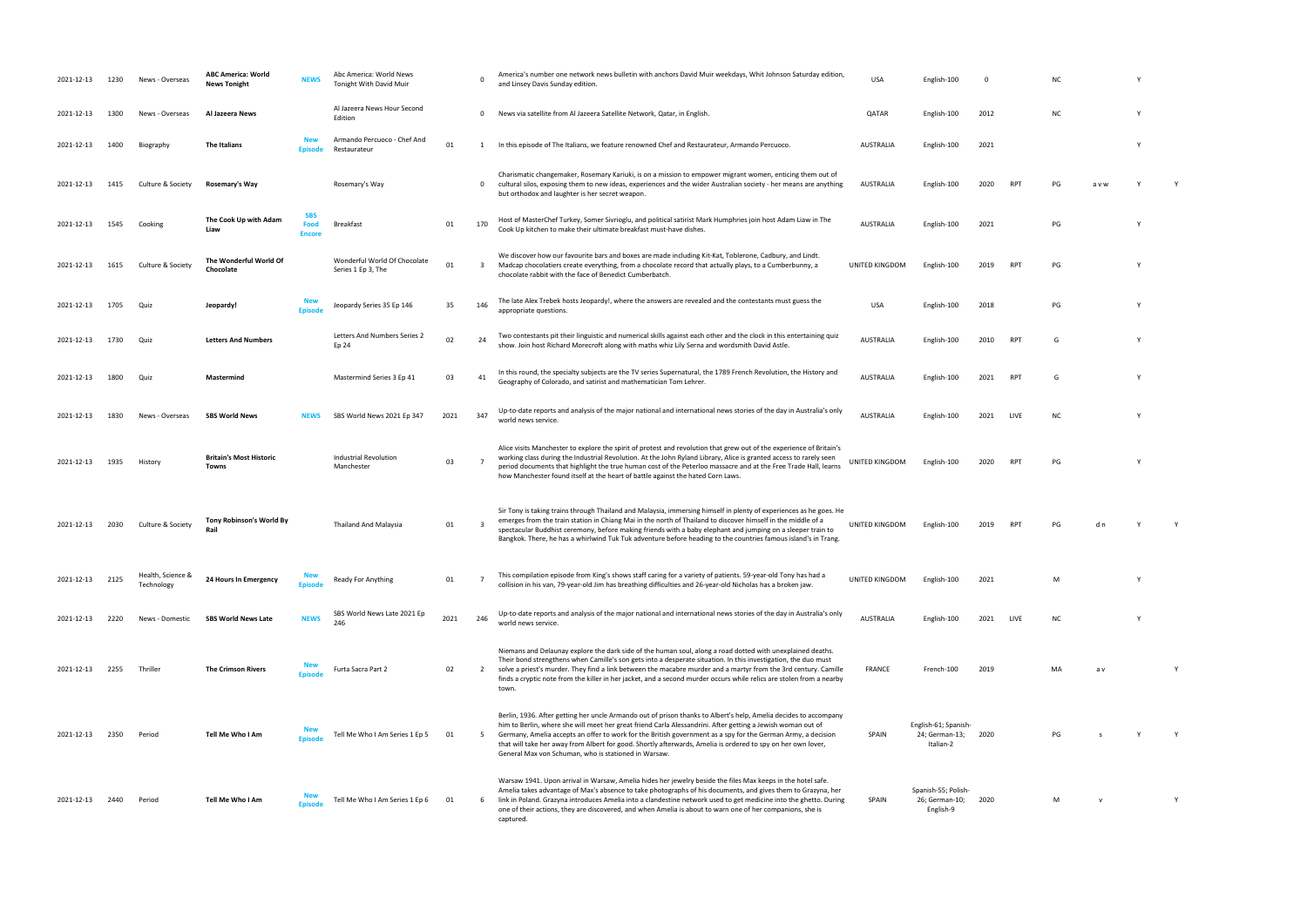| 2021-12-13 | 2530 | Period          | Tell Me Who I Am                                      | Episode     | Tell Me Who I Am Series 1 Ep 7                             | 01 | $\overline{7}$ | Rome 1942. After saving Amelia from Pawiak Prison, Max will take her to Carla's house in Italy to keep her out of<br>danger. There, while recovering from her poor condition, Amelia will discover that Carla also works as a spy for<br>the Italian resistance, but the diva makes a mistake that ends her life. Amelia, avenging her friend's death, kills<br>Jurgens in his room at the Europejski Hotel.                                                            | SPAIN            | Spanish-57;<br>German-20; Italian- 2020<br>19; English-4 |                         |            | M         | a v |   | Y |
|------------|------|-----------------|-------------------------------------------------------|-------------|------------------------------------------------------------|----|----------------|-------------------------------------------------------------------------------------------------------------------------------------------------------------------------------------------------------------------------------------------------------------------------------------------------------------------------------------------------------------------------------------------------------------------------------------------------------------------------|------------------|----------------------------------------------------------|-------------------------|------------|-----------|-----|---|---|
| 2021-12-13 | 2625 | Period          | Tell Me Who I Am                                      |             | Tell Me Who I Am Series 1 Ep 8                             | 01 | - 8            | Athens 1944. Amelia must investigate a high-ranking German officer known as Albatross. When Lord Paul<br>confirms that he is Kleist, he asks Amelia to get a meeting with him through her contact in Greece, a Greek<br>Orthodox priest. Upon returning from the appointment, Kleist drops Amelia off at the back door of the hotel,<br>where people lie in wait to abduct him. While walking with Max, Amelia is arrested as the main suspect in the<br>disappearance. | SPAIN            | English-45; Spanish-<br>39; German-8;<br>Greek-8         | 2020                    |            | MA        |     |   | Y |
| 2021-12-13 | 2715 | Quiz            | 8 Out Of 10 Cats Does<br>Countdown                    |             | 8 Out Of 10 Cats Does<br>Countdown Series 7 Ep 6           | 07 | -6             | It's Letters and Numbers with a whole bunch of comedians. The UK's funniest quiz show is hosted by Jimmy Carr,<br>tonight featuring special guests Alex Horne, Sarah Millican and Katherine Ryan.                                                                                                                                                                                                                                                                       | UNITED KINGDOM   | English-100                                              | 2015                    | RPT        | M         | l s | Y |   |
| 2021-12-13 | 2805 | Quiz            | 8 Out Of 10 Cats Does<br>Countdown                    |             | 8 Out Of 10 Cats Does<br>Countdown Series 8 Ep 1           | 08 |                | It's Letters and Numbers with a whole bunch of comedians. Hosted by Jimmy Carr, Rachel Riley and Susie Dent.<br>Featuring special guests Roisin Conaty, Rhod Gilbert and David O'Doherty.                                                                                                                                                                                                                                                                               | UNITED KINGDOM   | English-100                                              | 2015                    | RPT        | M         | l s |   |   |
| 2021-12-14 | 0500 | News - Overseas | <b>France 24 Feature</b>                              |             | France 24 Feature                                          |    | $^{\circ}$     | News feature in English from France 24, Paris.                                                                                                                                                                                                                                                                                                                                                                                                                          | <b>FRANCE</b>    | English-100                                              | - 0                     |            | <b>NC</b> |     |   |   |
| 2021-12-14 | 0515 | News - Domestic | <b>NHK World English News</b>                         |             | Nhk World English News<br>Morning                          |    | $\overline{0}$ | News from Japan's Broadcasting Corporation, NHK, delivering the latest in business, technology, health,<br>environmental and world news, in English.                                                                                                                                                                                                                                                                                                                    | <b>JAPAN</b>     | English-100                                              | - 0                     |            | <b>NC</b> |     | Y |   |
| 2021-12-14 | 0530 | News - Domestic | Deutsche Welle English<br><b>News</b>                 |             | Deutsche Welle English News<br>Morning                     |    | $\mathbf 0$    | News and analysis of the top international and European news and current affairs from Berlin, in English.                                                                                                                                                                                                                                                                                                                                                               | GERMANY          | English-100                                              | $\overline{\mathbf{0}}$ |            | <b>NC</b> |     | Y |   |
| 2021-12-14 | 0600 | News - Domestic | <b>France 24 English News</b><br><b>First Edition</b> |             | France 24 English News<br>Morning First Edition            |    | $\Omega$       | International news and current affairs television from Paris, offering a French perspective on world events, in<br>English.                                                                                                                                                                                                                                                                                                                                             | <b>FRANCE</b>    | English-100                                              | $\mathbf 0$             | RPT        | <b>NC</b> |     | Y |   |
| 2021-12-14 | 0630 | News - Domestic | Al Jazeera English News                               |             | Al Jazeera News First Edition                              |    | $\mathbf{0}$   | News via satellite from Al Jazeera Satellite Network, Qatar, in English.                                                                                                                                                                                                                                                                                                                                                                                                | QATAR            | English-100                                              | 0                       |            | <b>NC</b> |     |   |   |
| 2021-12-14 | 0700 | News - Overseas | <b>BBC News</b>                                       |             | BBC 6 O'clock News                                         |    | $\mathbf 0$    | BBC 6.00pm evening news via satellite from London, UK, in English.                                                                                                                                                                                                                                                                                                                                                                                                      | UNITED KINGDOM   | English-100                                              | 0                       |            | <b>NC</b> |     | Y |   |
| 2021-12-14 | 0730 | News - Overseas | <b>Italian News</b>                                   |             | Italian News Daily                                         |    | $\mathbf 0$    | News via satellite from RAI Rome in Italian, no subtitles.                                                                                                                                                                                                                                                                                                                                                                                                              | <b>ITALY</b>     | Italian-100                                              | 2013                    |            | NC        |     |   |   |
| 2021-12-14 | 0810 | News - Overseas | <b>Filipino News</b>                                  |             | <b>Filipino News</b>                                       |    | $^{\circ}$     | News via satellite from ABS-CBN Manila, in Tagalog, no subtitles.                                                                                                                                                                                                                                                                                                                                                                                                       | PHILIPPINES      | Filipino-100                                             | 2013                    |            | <b>NC</b> |     |   |   |
| 2021-12-14 | 0840 | News - Overseas | <b>French News</b>                                    |             | French News                                                |    | $\Omega$       | News via satellite from FT2 Paris, in French, no subtitles.                                                                                                                                                                                                                                                                                                                                                                                                             | <b>FRANCE</b>    | French-100                                               | 2013                    |            | <b>NC</b> |     |   |   |
| 2021-12-14 | 0930 | News - Overseas | <b>Greek News</b>                                     |             | Greek News                                                 |    | $\mathbf 0$    | News via satellite from ERT Athens, in Greek, no subtitles.                                                                                                                                                                                                                                                                                                                                                                                                             | GREECE           | Greek-100                                                | 2020                    |            | <b>NC</b> |     |   |   |
| 2021-12-14 | 1030 | News - Overseas | <b>German News</b>                                    |             | German News                                                |    | $\mathbf{0}$   | News via satellite from DW Berlin, in German, no subtitles.                                                                                                                                                                                                                                                                                                                                                                                                             | <b>GERMANY</b>   | German-100                                               | 2013                    |            | <b>NC</b> |     |   |   |
| 2021-12-14 | 1100 | News - Overseas | <b>Spanish News</b>                                   |             | Spanish News                                               |    | $\Omega$       | News via satellite from RTVE Madrid, in Spanish, no subtitles.                                                                                                                                                                                                                                                                                                                                                                                                          | <b>SPAIN</b>     | Spanish-100                                              | 2013                    |            | NC.       |     |   |   |
| 2021-12-14 | 1130 | News - Overseas | <b>Turkish News</b>                                   |             | <b>Turkish News</b>                                        |    | $\overline{0}$ | News via satellite from TRT Turkey, in Turkish, no subtitles.                                                                                                                                                                                                                                                                                                                                                                                                           | <b>TURKEY</b>    | Turkish-100                                              | 2013                    |            | <b>NC</b> |     |   |   |
| 2021-12-14 | 1200 | News - Overseas | <b>Arabic News F24</b>                                |             | Arabic News F24                                            |    | $\mathbf 0$    | International news and current affairs from France 24 Arabic, via satellite, in Arabic, no subtitles.                                                                                                                                                                                                                                                                                                                                                                   | <b>FRANCE</b>    | Arabic-100                                               | 0                       |            | <b>NC</b> |     |   |   |
| 2021-12-14 | 1230 | News - Overseas | <b>ABC America: World</b><br><b>News Tonight</b>      | <b>NEWS</b> | Abc America: World News<br>Tonight With David Muir         |    | $\Omega$       | America's number one network news bulletin with anchors David Muir weekdays, Whit Johnson Saturday edition,<br>and Linsey Davis Sunday edition.                                                                                                                                                                                                                                                                                                                         | <b>USA</b>       | English-100                                              | $\overline{\mathbf{0}}$ |            | <b>NC</b> |     | Y |   |
| 2021-12-14 | 1300 | News - Domestic | <b>PBS Newshour</b>                                   | <b>NEWS</b> | PBS Newshour                                               |    | $\Omega$       | Reviews and analysis of the day's news presented by Judy Woodruff for the Public Broadcasting Service (PBS) in<br>the United States.                                                                                                                                                                                                                                                                                                                                    | <b>USA</b>       | English-100                                              | 2012                    |            | <b>NC</b> |     |   |   |
| 2021-12-14 | 1400 | Biography       | The Italians                                          |             | Lyndon Terracini - Creative<br>Director Of Opera Australia | 01 |                | In this episode of The Italians, we feature the Artistic Director of Opera Australia, Lyndon Terracini.                                                                                                                                                                                                                                                                                                                                                                 | <b>AUSTRALIA</b> | English-100                                              | 2021                    |            |           |     | Y |   |
| 2021-12-14 | 1415 | Cooking         | The Chefs' Line                                       |             | Vietnamese                                                 | 01 | - 5            | Maeve O'Meara goes inside the kitchen of hatted Melbourne restaurant, Dandelion. Maeve reminisces about the<br>week and delves into delicious new dishes. Apprentice chef Vincent and chef Ennis team up to demonstrate the<br>best way to roll a Vietnamese cold roll, station chef Tam shows off an inventive chocolate parfait, while executive<br>chef Geoff Lindsay will cook full moon chilli mud crab.                                                           | <b>AUSTRALIA</b> | English-100                                              | 2017                    | <b>RPT</b> |           |     |   |   |
| 2021-12-14 | 1445 | Variety         | <b>Child Genius</b>                                   |             | Child Genius Series 1 Ep 1                                 | 01 | 1              | It's day one of the first ever Child Genius Australia competition, overseen by quizmaster Dr Susan Carland.<br>Nineteen gifted children will be tested on their knowledge of science and memory and with the two lowest<br>scorers facing elimination, every child, and their parents are desperate to make the grade.                                                                                                                                                  | AUSTRALIA        | English-100                                              | 0                       | <b>RPT</b> | G         |     |   |   |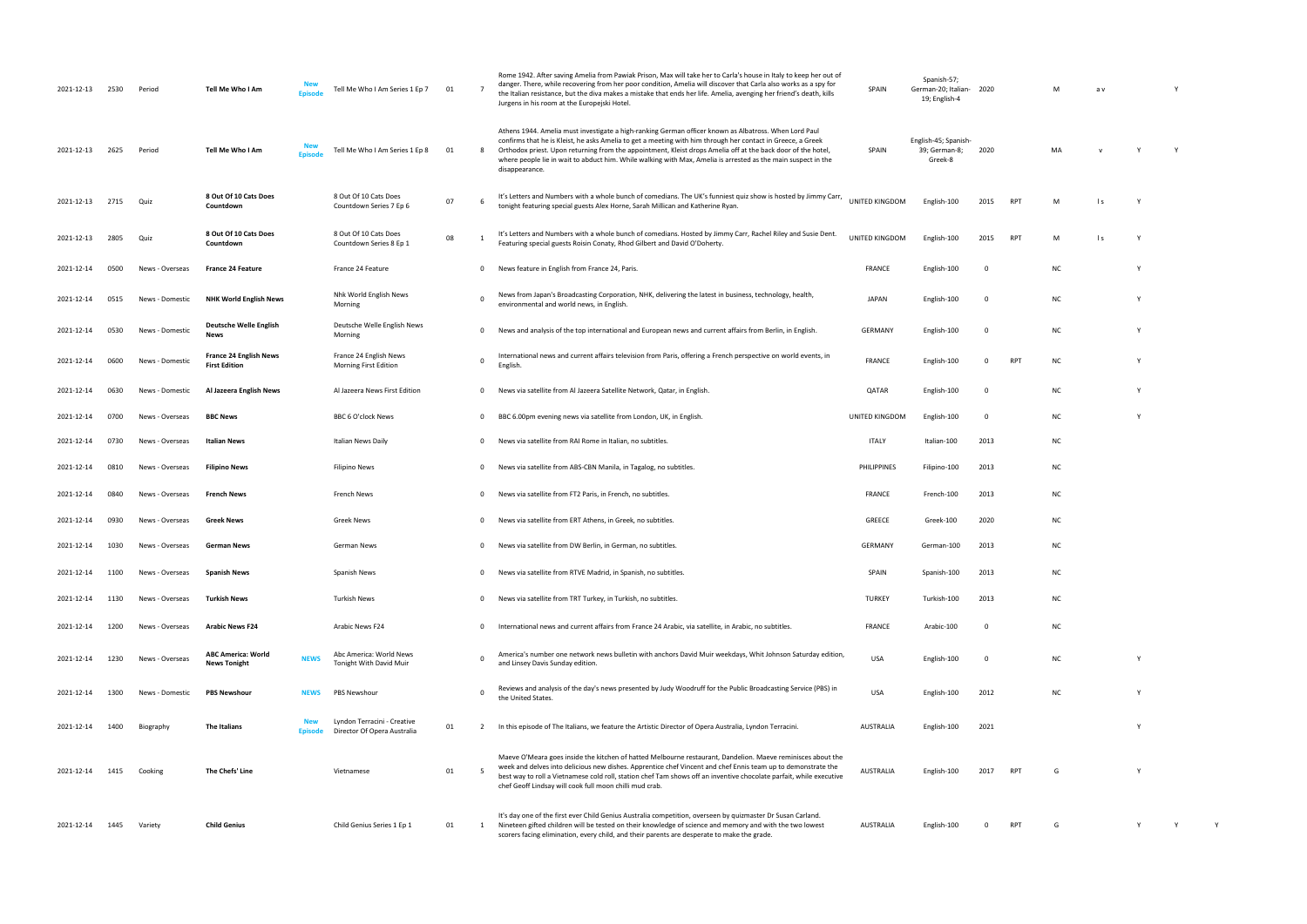| 2021-12-14      | 1545 | Cooking           | The Cook Up with Adam<br>Liaw            | <b>SBS</b><br>Food<br><b>Encore</b> | Cream Cheese                                       | 01   | 171            | The Cook Up host Adam Liaw brings food writer Tori Haschka and food and travel writer Yasmin Newman in to<br>The Cook Up kitchen to create their ultimate cream cheese dishes.                                                                                                                                                                                                                                                                                                                                                       | <b>AUSTRALIA</b> | English-100                        | 2021 |            | PG        |     |              |  |
|-----------------|------|-------------------|------------------------------------------|-------------------------------------|----------------------------------------------------|------|----------------|--------------------------------------------------------------------------------------------------------------------------------------------------------------------------------------------------------------------------------------------------------------------------------------------------------------------------------------------------------------------------------------------------------------------------------------------------------------------------------------------------------------------------------------|------------------|------------------------------------|------|------------|-----------|-----|--------------|--|
| 2021-12-14      | 1615 | Culture & Society | The Wonderful World Of<br>Chocolate      |                                     | Wonderful World Of Chocolate<br>Series 1 Ep 4, The | 01   |                | We're going big as we go behind the scenes at the planet's biggest chocolate shop and visit the biggest chocolate<br>factory of all. We also see one of Britain's grandest boarding schools recreated in chocolate, and reveal the<br>sensuous secret history of Cadbury Flake. In Germany, we witness a brand new bar being invented by Ritter<br>Sport.                                                                                                                                                                            | UNITED KINGDOM   | English-100                        | 2019 | <b>RPT</b> | G         |     |              |  |
| 2021-12-14      | 1705 | Quiz              | Jeopardy!                                | <b>Episode</b>                      | Jeopardy Series 35 Ep 147                          | 35   | 147            | The late Alex Trebek hosts Jeopardy!, where the answers are revealed and the contestants must guess the<br>appropriate questions.                                                                                                                                                                                                                                                                                                                                                                                                    | <b>USA</b>       | English-100                        | 2018 |            | PG        |     | <b>Y</b>     |  |
| 2021-12-14      | 1730 | Quiz              | <b>Letters And Numbers</b>               |                                     | Letters And Numbers Series 2<br>Ep 25              | 02   | 25             | Two contestants pit their linguistic and numerical skills against each other and the clock in this entertaining quiz<br>show. Join host Richard Morecroft along with maths whiz Lily Serna and wordsmith David Astle.                                                                                                                                                                                                                                                                                                                | <b>AUSTRALIA</b> | English-100                        | 2010 | RP1        | G         |     |              |  |
| 2021-12-14      | 1800 | Quiz              | Mastermind                               |                                     | Mastermind Series 3 Ep 42                          | 03   | 42             | In this round, the specialty subjects are the movie Up, Human Evolution, Napoleon III, and the History of<br>Canberra.                                                                                                                                                                                                                                                                                                                                                                                                               | <b>AUSTRALIA</b> | English-100                        | 2021 | <b>RPT</b> | G         |     | <sup>V</sup> |  |
| 2021-12-14      | 1830 | News - Overseas   | <b>SBS World News</b>                    | <b>NEWS</b>                         | SBS World News 2021 Ep 348                         | 2021 | 348            | Up-to-date reports and analysis of the major national and international news stories of the day in Australia's only<br>world news service.                                                                                                                                                                                                                                                                                                                                                                                           | <b>AUSTRALIA</b> | English-100                        | 2021 | LIVE       | <b>NC</b> |     | -Y           |  |
| 2021-12-14      | 1935 | History           | <b>Secrets Of Royal Travel</b>           |                                     | Secrets Of The Royal Train                         | 01   | -1             | The Royal Train is the most luxurious and elusive locomotive in the history of the British Isles. For over 150 years,<br>from Queen Victoria to Queen Elizabeth, it has been our monarchy's favourite way to travel. But until now, the<br>private world behind its veiled carriages have remained a mystery to all but a very privileged few. This is the<br>inside story of this extraordinary palace on wheels; from its lavish past as the royal express of excess, to her<br>Majesty Queen Elizabeth's mobile 'home from home'. | UNITED KINGDOM   | English-100                        | 2019 | <b>RPT</b> | PG        |     | - Y          |  |
| 2021-12-14      | 2030 | History           | My Childhood, My<br>Country              |                                     | Premiere My Childhood, My Country                  |      | $\mathbf 0$    | Award-winning filmmakers, Phil Grabsky and Shoaib Sharifi, present a real-life epic of boyhood and manhood,<br>filmed across twenty years in one of the most embattled corners of the globe. My Childhood, My Country: 20<br>Years in Afghanistan follows the journey of Afghan youth, Mir Hussain, growing up in a land ravaged by war.                                                                                                                                                                                             | UNITED KINGDOM   | Pashto-70; English-<br>20; Dari-10 | 2021 |            | M         |     |              |  |
| 2021-12-14      | 2210 | History           | <b>Great British Railway</b><br>Journeys |                                     | Great British Railway Journeys<br>Series 11 Ep 1   | 11   | $\overline{1}$ | Michael Portillo explores an unmistakably modern era of glamorous locomotives, cinema, and dance halls but<br>also a time of high unemployment and widespread poverty, when storm clouds gathered across the Channel.                                                                                                                                                                                                                                                                                                                | UNITED KINGDOM   | English-100                        | 2019 | <b>RPT</b> | G         |     | <b>Y</b>     |  |
| 2021-12-14      | 2245 | News - Domestic   | <b>SBS World News Late</b>               | <b>NEWS</b>                         | SBS World News Late 2021 Ep<br>247                 | 2021 | 247            | Up-to-date reports and analysis of the major national and international news stories of the day in Australia's only<br>world news service.                                                                                                                                                                                                                                                                                                                                                                                           | <b>AUSTRALIA</b> | English-100                        | 2021 | LIVE       | NC        |     |              |  |
| 2021-12-14      | 2315 | Thriller          | Man In Room 301                          | New Series<br><b>Premiere</b>       | Letter                                             | 01   | 1              | In 2019, 12 years after the tragic death of his grandson Tommi, Risto Kurtti receives a mysterious letter at his<br>home in Helsinki. In 2007, the family arrives for Midsummer celebrations down by the lake - much to the interest<br>of local boy Elias Leppo.                                                                                                                                                                                                                                                                    | <b>FINLAND</b>   | Finnish-99; English-               | 2019 |            | M         | als |              |  |
| 2021-12-14 2410 |      | Period            | Miss S                                   | <b>Episode</b>                      | Deadly Mill Part 2, The                            | 01   | 16             | The owner's sister takes over the mill from her dead brother. She guards the keys to all the machinery rooms, the<br>warehouse and the office fiercely.                                                                                                                                                                                                                                                                                                                                                                              | CHINA            | Mandarin-100                       | 2020 |            | M         |     |              |  |
| 2021-12-14      | 2505 | Period            | Miss S                                   | <b>Episode</b>                      | Bleeding Pearls Part 1, The                        | 01   | 17             | Su Wenli brought Taozi to a high-end fashion shop but a murder took place in the changing room. A wealthy<br>woman had been murdered, her younger husband almost passed out upon hearing the news. The police<br>cordoned off the fashion shop and interrogate everyone.                                                                                                                                                                                                                                                             | <b>CHINA</b>     | Mandarin-100                       | 2020 |            | M         | a v |              |  |
| 2021-12-14      | 2600 | Period            | Miss S                                   | <b>New</b><br>Episode               | Bleeding Pearls Part 2, The                        | 01   | 18             | The young husband of the victim appears to be unfaithful when Inspector Luo Qiuheng find out that he intended<br>to aid the younger sister of the fashion shop owner to open her own store before his wife found out his secret<br>and stopped him.                                                                                                                                                                                                                                                                                  | CHINA            | Mandarin-100                       | 2020 |            | M         | a v |              |  |
| 2021-12-14      | 2655 | Period            | Miss S                                   | <b>New</b><br>Episode               | Wilted Daffodil Part 1, The                        | 01   | 19             | Su Wenli prepares four young ladies for the upcoming Miss Daffodil Beauty Pageant, one of the girls is found<br>drowned in Suzhou River.                                                                                                                                                                                                                                                                                                                                                                                             | CHINA            | Mandarin-100                       | 2020 |            | M         |     |              |  |
| 2021-12-14      | 2755 | Period            | Miss S                                   | <b>New</b><br>Episode               | Wilted Daffodil Part 2, The                        | 01   | 20             | Questions arise on the dead girl's intention behind appearing at the river at midnight. Was it a malicious<br>temptation or a dark secret?                                                                                                                                                                                                                                                                                                                                                                                           | CHINA            | Mandarin-100                       | 2020 |            | M         | a v |              |  |
| 2021-12-14      | 2850 | Cooking           | Poh & Co. Bitesize                       |                                     | Poh & Co. Bitesize Series 2 Ep 7                   | 02   | $\overline{7}$ | Step into the always delicious world of acclaimed cook, artist, and lover of life - Poh Ling Yeow.                                                                                                                                                                                                                                                                                                                                                                                                                                   | AUSTRALIA        | English-100                        | 2016 | RPT        | G         |     | <u>V</u>     |  |
| 2021-12-15      | 0500 | News - Overseas   | <b>France 24 Feature</b>                 |                                     | France 24 Feature                                  |      | $\mathbf 0$    | News feature in English from France 24, Paris.                                                                                                                                                                                                                                                                                                                                                                                                                                                                                       | <b>FRANCE</b>    | English-100                        | 0    |            | <b>NC</b> |     |              |  |
| 2021-12-15      | 0515 | News - Domestic   | <b>NHK World English News</b>            |                                     | Nhk World English News<br>Morning                  |      | $\mathbf{0}$   | News from Japan's Broadcasting Corporation, NHK, delivering the latest in business, technology, health,<br>environmental and world news, in English                                                                                                                                                                                                                                                                                                                                                                                  | <b>JAPAN</b>     | English-100                        | 0    |            | <b>NC</b> |     |              |  |
| 2021-12-15      | 0530 | News - Domestic   | <b>Deutsche Welle English</b><br>News    |                                     | Deutsche Welle English News<br>Morning             |      | $\mathbf 0$    | News and analysis of the top international and European news and current affairs from Berlin, in English.                                                                                                                                                                                                                                                                                                                                                                                                                            | GERMANY          | English-100                        | 0    |            | <b>NC</b> |     |              |  |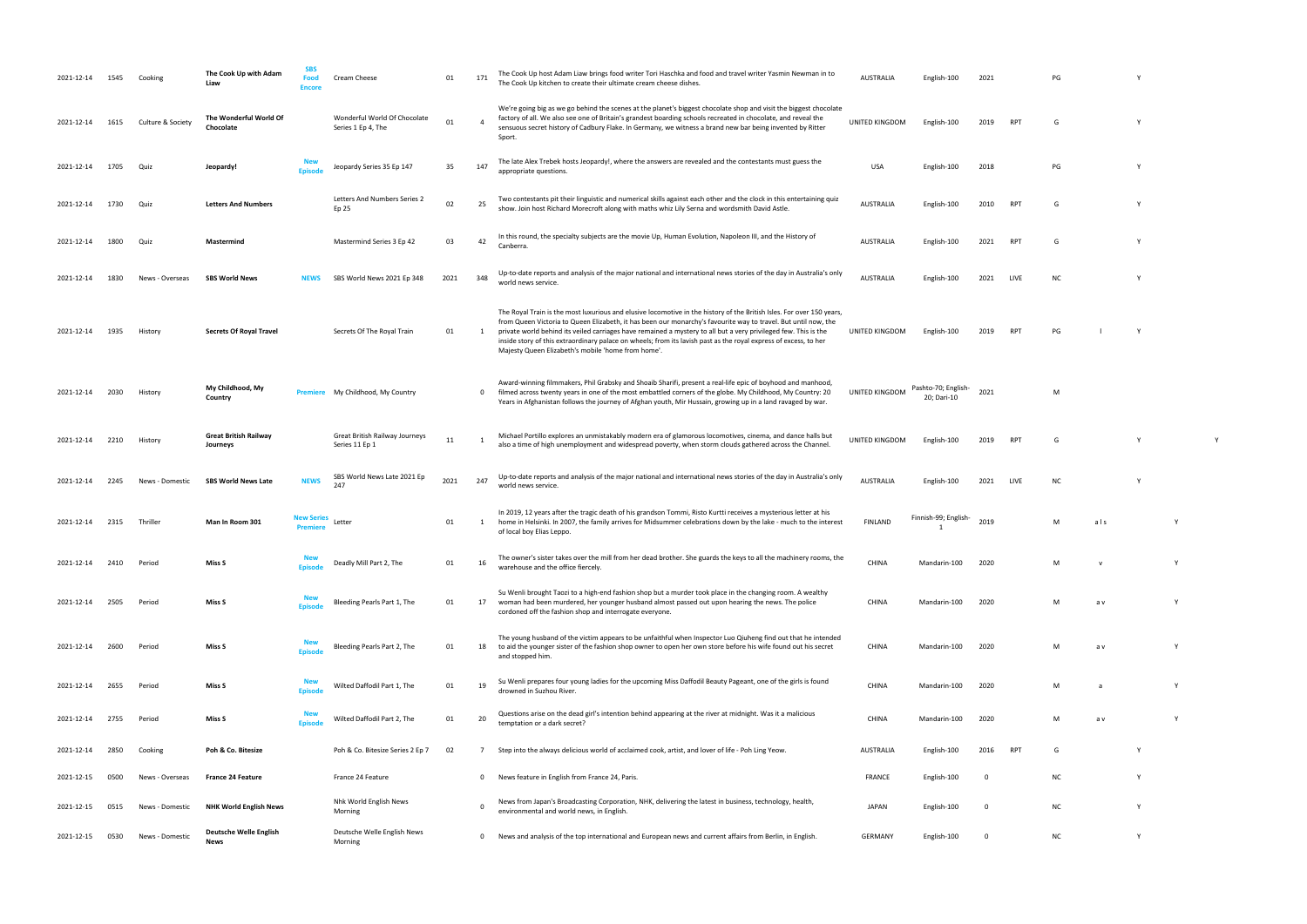| 2021-12-15 | 0600 | News - Domestic   | <b>France 24 English News</b><br><b>First Edition</b> |                                     | France 24 English News<br><b>Morning First Edition</b>         |      | $\Omega$    | International news and current affairs television from Paris, offering a French perspective on world events, in<br>English.                                                                                                                                                                                                                                                                                                                                                            | <b>FRANCE</b>      | English-100  |          | <b>RPT</b> | <b>NC</b> | Y |
|------------|------|-------------------|-------------------------------------------------------|-------------------------------------|----------------------------------------------------------------|------|-------------|----------------------------------------------------------------------------------------------------------------------------------------------------------------------------------------------------------------------------------------------------------------------------------------------------------------------------------------------------------------------------------------------------------------------------------------------------------------------------------------|--------------------|--------------|----------|------------|-----------|---|
| 2021-12-15 | 0630 | News - Domestic   | Al Jazeera English News                               |                                     | Al Jazeera News First Edition                                  |      | $\mathbf 0$ | News via satellite from Al Jazeera Satellite Network, Qatar, in English.                                                                                                                                                                                                                                                                                                                                                                                                               | QATAR              | English-100  | $\Omega$ |            | <b>NC</b> | Y |
| 2021-12-15 | 0700 | News - Overseas   | <b>BBC News</b>                                       |                                     | BBC 6 O'clock News                                             |      | $\mathbf 0$ | BBC 6.00pm evening news via satellite from London, UK, in English.                                                                                                                                                                                                                                                                                                                                                                                                                     | UNITED KINGDOM     | English-100  | - 0      |            | <b>NC</b> | Y |
| 2021-12-15 | 0730 | News - Overseas   | Italian News                                          |                                     | Italian News Daily                                             |      | $\mathbf 0$ | News via satellite from RAI Rome in Italian, no subtitles.                                                                                                                                                                                                                                                                                                                                                                                                                             | <b>ITALY</b>       | Italian-100  | 2013     |            | <b>NC</b> |   |
| 2021-12-15 | 0810 | News - Overseas   | <b>Filipino News</b>                                  |                                     | <b>Filipino News</b>                                           |      | $\mathbf 0$ | News via satellite from ABS-CBN Manila, in Tagalog, no subtitles.                                                                                                                                                                                                                                                                                                                                                                                                                      | <b>PHILIPPINES</b> | Filipino-100 | 2013     |            | <b>NC</b> |   |
| 2021-12-15 | 0840 | News - Overseas   | <b>French News</b>                                    |                                     | French News                                                    |      | $\mathbf 0$ | News via satellite from FT2 Paris, in French, no subtitles.                                                                                                                                                                                                                                                                                                                                                                                                                            | FRANCE             | French-100   | 2013     |            | <b>NC</b> |   |
| 2021-12-15 | 0930 | News - Overseas   | <b>Greek News</b>                                     |                                     | Greek News                                                     |      | $\mathbf 0$ | News via satellite from ERT Athens, in Greek, no subtitles.                                                                                                                                                                                                                                                                                                                                                                                                                            | GREECE             | Greek-100    | 2020     |            | <b>NC</b> |   |
| 2021-12-15 | 1030 | News - Overseas   | German News                                           |                                     | German News                                                    |      | $\mathbf 0$ | News via satellite from DW Berlin, in German, no subtitles.                                                                                                                                                                                                                                                                                                                                                                                                                            | <b>GERMANY</b>     | German-100   | 2013     |            | <b>NC</b> |   |
| 2021-12-15 | 1100 | News - Overseas   | <b>Spanish News</b>                                   |                                     | Spanish News                                                   |      | $\mathbf 0$ | News via satellite from RTVE Madrid, in Spanish, no subtitles.                                                                                                                                                                                                                                                                                                                                                                                                                         | SPAIN              | Spanish-100  | 2013     |            | <b>NC</b> |   |
| 2021-12-15 | 1130 | News - Overseas   | <b>Turkish News</b>                                   |                                     | <b>Turkish News</b>                                            |      | $\mathbf 0$ | News via satellite from TRT Turkey, in Turkish, no subtitles.                                                                                                                                                                                                                                                                                                                                                                                                                          | <b>TURKEY</b>      | Turkish-100  | 2013     |            | <b>NC</b> |   |
| 2021-12-15 | 1200 | News - Overseas   | <b>Arabic News F24</b>                                |                                     | Arabic News F24                                                |      | $\Omega$    | International news and current affairs from France 24 Arabic, via satellite, in Arabic, no subtitles.                                                                                                                                                                                                                                                                                                                                                                                  | FRANCE             | Arabic-100   | 0        |            | <b>NC</b> |   |
| 2021-12-15 | 1230 | News - Overseas   | <b>ABC America: World</b><br><b>News Tonight</b>      | <b>NEWS</b>                         | Abc America: World News<br>Tonight With David Muir             |      | $\Omega$    | America's number one network news bulletin with anchors David Muir weekdays, Whit Johnson Saturday edition,<br>and Linsey Davis Sunday edition.                                                                                                                                                                                                                                                                                                                                        | <b>USA</b>         | English-100  | 0        |            | <b>NC</b> | Y |
| 2021-12-15 | 1300 | News - Domestic   | <b>PBS Newshour</b>                                   | <b>NEWS</b>                         | PBS Newshour                                                   |      | $\Omega$    | Reviews and analysis of the day's news presented by Judy Woodruff for the Public Broadcasting Service (PBS) in<br>the United States.                                                                                                                                                                                                                                                                                                                                                   | <b>USA</b>         | English-100  | 2012     |            | <b>NC</b> | Y |
| 2021-12-15 | 1400 | Biography         | The Italians                                          | <b>Premiere</b>                     | New Series Les Schirato - Ceo Of Vittoria<br>Food And Beverage | 01   | -3          | In this episode of The Italians, we feature CEO of Vittoria Food and Beverage, Les Schirato.                                                                                                                                                                                                                                                                                                                                                                                           | AUSTRALIA          | English-100  | 2021     |            |           | Y |
| 2021-12-15 | 1415 | Cooking           | The Chefs' Line                                       |                                     | African                                                        | 01   | 10          | Maeve O'Meara takes us inside the kitchen of Adelaide restaurant Africola. Maeve and apprentice chef Deni<br>make a delicious deep fried eggplant dish and sous chef Alistair demonstrates how to make a vegan meringue.<br>Head chef Duncan shows off a bar snack that has had rave reviews.                                                                                                                                                                                          | AUSTRALIA          | English-100  | 2017     | <b>RPT</b> | G         |   |
| 2021-12-15 | 1445 | Variety           | <b>Child Genius</b>                                   |                                     | Child Genius Series 1 Ep 2                                     | 01   | 2           | It's day two of the competition to find Australia's brightest child, and the remaining seventeen competitors will<br>be flexing their maths muscles and take part in a challenging memory round based on Australian Marsupials. At<br>the end of the day, the three lowest scoring competitors will be sent home.                                                                                                                                                                      | AUSTRALIA          | English-100  | $\Omega$ | <b>RPT</b> | G         |   |
| 2021-12-15 | 1545 | Cooking           | The Cook Up with Adam<br>Liaw                         | <b>SBS</b><br>Food<br><b>Encore</b> | Home Delivery                                                  | 01   | 172         | TV presenter Julia Zemiro and ex Mr Wong and Lotus chef, Sam Young are in The Cook Up kitchen with host<br>Adam Liaw to create their home delivery inspired meals.                                                                                                                                                                                                                                                                                                                     | <b>AUSTRALIA</b>   | English-100  | 2021     |            | PG        | Y |
| 2021-12-15 | 1615 | Culture & Society | The Wonderful World Of<br>Chocolate                   |                                     | Wonderful World Of Chocolate<br>Series 1 Ep 5, The             | 01   | -5          | We journey to Bern, Switzerland - home to the 111 year-old triangular bar, Toberlone. Here, at the factory<br>responsible for the entire world's supply, we witness the remarkable nougat making process and discover where UNITED KINGDOM<br>the chocolate-maker's triangle obsession came from.                                                                                                                                                                                      |                    | English-100  | 2019     | <b>RPT</b> | G         | Y |
| 2021-12-15 | 1705 | Quiz              | Jeopardy!                                             | <b>Episod</b>                       | Jeopardy Series 35 Ep 148                                      | 35   | 148         | The late Alex Trebek hosts Jeopardy!, where the answers are revealed and the contestants must guess the<br>appropriate questions.                                                                                                                                                                                                                                                                                                                                                      | <b>USA</b>         | English-100  | 2018     |            | PG        | Y |
| 2021-12-15 | 1730 | Quiz              | <b>Letters And Numbers</b>                            |                                     | Letters And Numbers Series 2<br>Ep 26                          | 02   | 26          | Two contestants pit their linguistic and numerical skills against each other and the clock in this entertaining quiz<br>show. Join host Richard Morecroft along with maths whiz Lily Serna and wordsmith David Astle.                                                                                                                                                                                                                                                                  | AUSTRALIA          | English-100  | 2010     | <b>RPT</b> | G         | Y |
| 2021-12-15 | 1800 | Quiz              | Mastermind                                            |                                     | Mastermind Series 3 Ep 43                                      | 03   | 43          | In this round, the specialty subjects are The Micallef Programme, book one of the Outlander series, Shakespeare's<br>Henry V, and the 2013/14 Ashes Cricket Series.                                                                                                                                                                                                                                                                                                                    | AUSTRALIA          | English-100  | 2021     | RPT        | G         | Y |
| 2021-12-15 | 1830 | News - Overseas   | <b>SBS World News</b>                                 | <b>NEWS</b>                         | SBS World News 2021 Ep 349                                     | 2021 | 349         | Up-to-date reports and analysis of the major national and international news stories of the day in Australia's only<br>world news service.                                                                                                                                                                                                                                                                                                                                             | AUSTRALIA          | English-100  | 2021     | LIVE       | ΝC        | Y |
| 2021-12-15 | 1935 | Culture & Society | Inside Aldi At Christmas                              |                                     | Inside Aldi At Christmas                                       |      | 0           | For many British shoppers, this Christmas won't be complete without a trip to cut-price supermarket Aldi. The<br>German discounter has become a favourite retail destination, serving up everything from luxury mince pies to<br>copycat campers. In Inside Aldi At Christmas we reveal the secrets behind its success - how it rose from a grocery<br>chain that once baffled its UK customers, to a brand that took almost £1bn in December 2018, enjoying its<br>busiest week ever. | UNITED KINGDOM     | English-100  | 2019     | <b>RPT</b> | G         | Y |

 $\mathsf{Y}=\mathsf{Y}$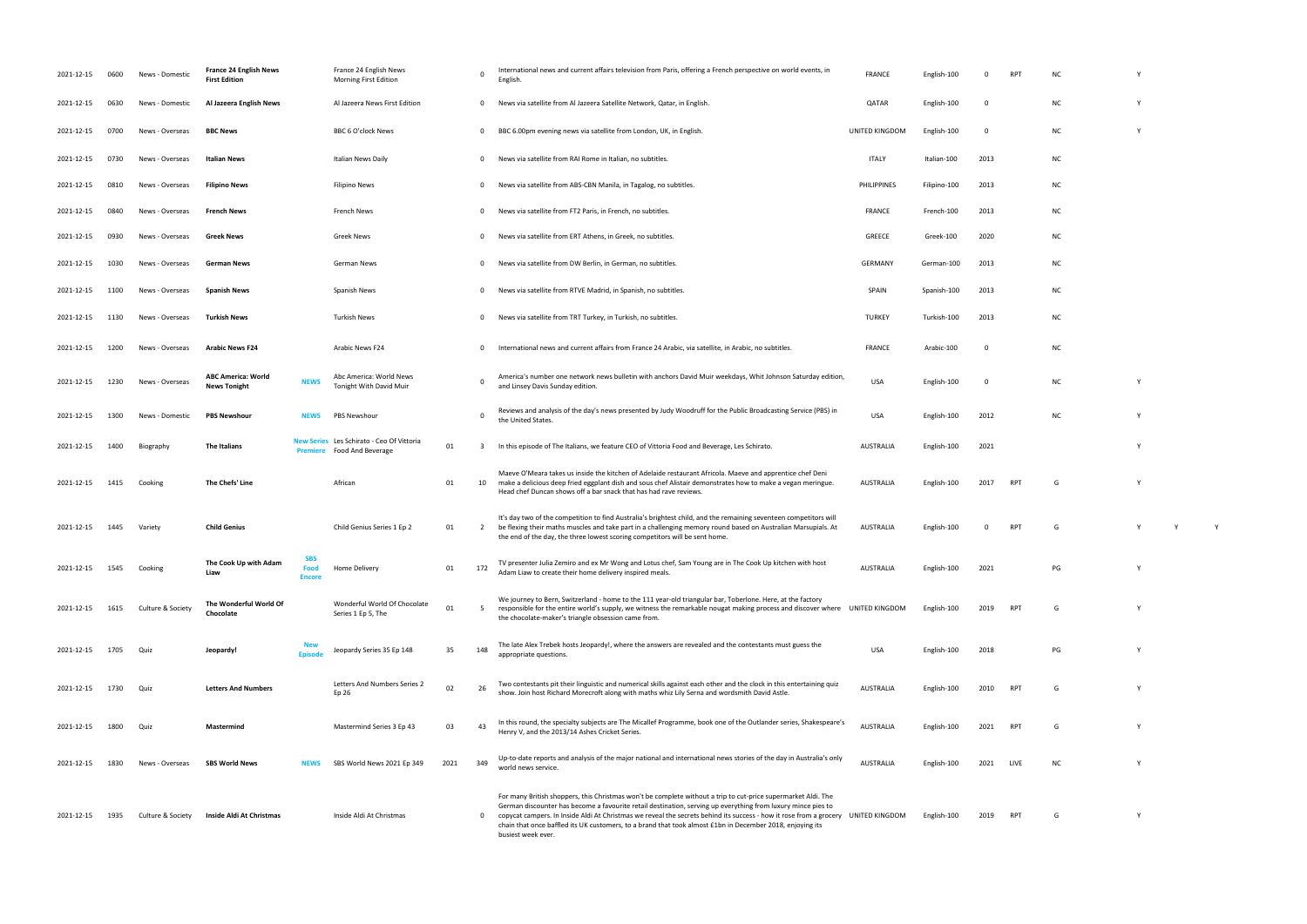| 2021-12-15 | 2030 | Health, Science &<br>Technology | <b>Michael Mosley On</b><br><b>Cosmetic Treatments</b> |                              | Truth About Cosmetic<br>Treatments Series 1 Ep 2, The | 01   | -2             | The pair tests the claims of a variety of treatments - from a device that says it can lift and tone the bottom using<br>electrical currents, to a weight loss procedure that uses infrared light to increase metabolic rate.                                                                                                     | UNITED KINGDOM     | English-100  | 2019 | RP1        | PG        |     |   |              |   |
|------------|------|---------------------------------|--------------------------------------------------------|------------------------------|-------------------------------------------------------|------|----------------|----------------------------------------------------------------------------------------------------------------------------------------------------------------------------------------------------------------------------------------------------------------------------------------------------------------------------------|--------------------|--------------|------|------------|-----------|-----|---|--------------|---|
| 2021-12-15 | 2130 | Thriller                        | Departure                                              | <b>New Seasor</b><br>Premier | Departure Series 2 Ep 1                               | 02   | 1              | When an experimental fully automated high-speed train derails in rural Michigan, FTSA investigator Kendra<br>Malley is called to the US to lead her team in finding the cause of the devastating crash. Kendra meets a young<br>boy who lost his mother in the accident and opens her heart to him.                              | CANADA             | English-100  | 2020 |            | M         |     |   |              |   |
| 2021-12-15 | 2215 | News - Domestic                 | <b>SBS World News Late</b>                             | <b>NEWS</b>                  | SBS World News Late 2021 Ep<br>248                    | 2021 | 248            | Up-to-date reports and analysis of the major national and international news stories of the day in Australia's only<br>world news service.                                                                                                                                                                                       | <b>AUSTRALIA</b>   | English-100  | 2021 | LIVE       | <b>NC</b> |     |   |              |   |
| 2021-12-15 | 2250 | Contemporary                    | In Therapy                                             | <b>New</b><br><b>Episode</b> | Esther - Friday 20th November<br>2015, 7pm            | 01   | 5              | Dayan rings the doorbell of Esther's practice. She's an old friend and the widow of his monitor. Esther has been<br>Dayan's analyst too, but he hasn't seen her since he walked out in the middle of a session, slamming the door.<br>Now he's prepared to forget old quarrels, desperate to find a new balance in his practice. | FRANCE             | French-100   | 2020 |            | M         | -a  |   | Y            |   |
| 2021-12-15 | 2315 | Contemporary                    | In Therapy                                             | Episode                      | Ariane - Monday 23rd<br>November 2015, 9am            | 01   |                | After much hesitation, Ariane has finally agreed to marry her partner, Cedric. Dayan, who can't help but be<br>disturbed by this, invites her to examine the reasons for her sudden about-turn.                                                                                                                                  | <b>FRANCE</b>      | French-100   | 2020 |            | M         | s   |   | <sup>V</sup> |   |
| 2021-12-15 | 2340 | Quiz                            | 8 Out Of 10 Cats Does<br>Countdown                     |                              | 8 Out Of 10 Cats Does<br>Countdown Series 8 Ep 6      | 08   |                | It's Letters and Numbers with a whole bunch of comedians. Hosted by Jimmy Carr, Rachel Riley and Susie Dent.<br>Featuring special guests Romesh Ranganathan, Phill Jupitus and Liza Tarbuck.                                                                                                                                     | UNITED KINGDOM     | English-100  | 2015 | <b>RPT</b> | M         | als |   |              |   |
| 2021-12-15 | 2435 | Quiz                            | 8 Out Of 10 Cats Does<br>Countdown                     |                              | 8 Out Of 10 Cats Does<br>Countdown Series 8 Ep 7      | 08   |                | It's Letters and Numbers with a whole bunch of comedians. Hosted by Jimmy Carr, Rachel Riley and Susie Dent.<br>Featuring special guests Joe Lycett, Bill Bailey and Isy Suttie.                                                                                                                                                 | UNITED KINGDOM     | English-100  | 2015 | <b>RPT</b> |           | als |   |              |   |
| 2021-12-15 | 2530 | Football                        | LIVE Football: FIFA Arab<br>Cup 2021 Semi 1            | LIVE<br><b>SPORT</b>         | Football: FIFA Arab Cup 2021,<br>Semi Final 1         | 2021 |                | Live coverage of the 2021 FIFA Arab Cup 2021, Semi Final 1. Two teams battle it out to proceed to the final round<br>at Ras Abu Aboud Stadium. Kick off at 2.00am AEDT.                                                                                                                                                          | <b>QATAR</b>       |              | 2021 | LIVE       |           |     |   |              |   |
| 2021-12-15 | 2800 | Culture & Society               | Rivals                                                 |                              | <b>Battle Of Algiers</b>                              | 01   | -2             | Algeria is home to North Africa's biggest soccer derby. This all-consuming rivalry is rooted not in hate, but love -<br>love for the game that forged their country through revolution.                                                                                                                                          | <b>USA</b>         | English-100  | 2016 | RPT        | PG        |     |   | Y            | Y |
| 2021-12-15 | 2830 | Culture & Society               | Rivals                                                 |                              | Superclasico                                          | 01   |                | Boca Juniors and River Plate may be the most infamous rivals in the world of soccer. Today, Argentina's most<br>legendary game is known less for the battle on the field and more for the anarchy off it.                                                                                                                        | USA                | English-100  | 2016 | RPT        | PG        |     |   |              | Y |
| 2021-12-16 | 0500 | News - Overseas                 | <b>France 24 Feature</b>                               |                              | France 24 Feature                                     |      | $\mathbf{0}$   | News feature in English from France 24, Paris.                                                                                                                                                                                                                                                                                   | FRANCE             | English-100  | - 0  |            | <b>NC</b> |     |   |              |   |
| 2021-12-16 | 0515 | News - Domestic                 | <b>NHK World English News</b>                          |                              | Nhk World English News<br>Morning                     |      | $\Omega$       | News from Japan's Broadcasting Corporation, NHK, delivering the latest in business, technology, health,<br>environmental and world news, in English.                                                                                                                                                                             | <b>JAPAN</b>       | English-100  | - 0  |            | <b>NC</b> |     |   |              |   |
| 2021-12-16 | 0530 | Football                        | LIVE Football: FIFA Arab<br>Cup 2021 Semi 2            | <b>LIVE</b><br><b>SPORT</b>  | Football: FIFA Arab Cup 2021<br>Semi Final 2          | 2021 | 2              | Live coverage of the 2021 FIFA Arab Cup 2021, Semi Final 2. Two teams battle it out to proceed to the final round<br>at Al Thumama Stadium. Kick off at 6.00am AEDT.                                                                                                                                                             | <b>QATAR</b>       |              | 2021 | LIVE       |           |     |   |              |   |
| 2021-12-16 | 0800 | News - Overseas                 | Italian News                                           |                              | Italian News Daily                                    |      |                | 0 News via satellite from RAI Rome in Italian, no subtitles.                                                                                                                                                                                                                                                                     | <b>ITALY</b>       | Italian-100  | 2013 |            | <b>NC</b> |     |   |              |   |
| 2021-12-16 | 0810 | News - Overseas                 | <b>Filipino News</b>                                   |                              | Filipino News                                         |      |                | 0 News via satellite from ABS-CBN Manila, in Tagalog, no subtitles.                                                                                                                                                                                                                                                              | <b>PHILIPPINES</b> | Filipino-100 | 2013 |            | <b>NC</b> |     |   |              |   |
| 2021-12-16 | 0840 | News - Overseas                 | <b>French News</b>                                     |                              | French News                                           |      | $\mathbf{0}$   | News via satellite from FT2 Paris, in French, no subtitles.                                                                                                                                                                                                                                                                      | FRANCE             | French-100   | 2013 |            | <b>NC</b> |     |   |              |   |
| 2021-12-16 | 0930 | News - Overseas                 | <b>Greek News</b>                                      |                              | Greek News                                            |      | $\mathbf{0}$   | News via satellite from ERT Athens, in Greek, no subtitles.                                                                                                                                                                                                                                                                      | GREECE             | Greek-100    | 2020 |            | <b>NC</b> |     |   |              |   |
| 2021-12-16 | 1030 | News - Overseas                 | <b>German News</b>                                     |                              | German News                                           |      |                | 0 News via satellite from DW Berlin, in German, no subtitles.                                                                                                                                                                                                                                                                    | GERMANY            | German-100   | 2013 |            | <b>NC</b> |     |   |              |   |
| 2021-12-16 | 1100 | News - Overseas                 | <b>Spanish News</b>                                    |                              | Spanish News                                          |      | $\overline{0}$ | News via satellite from RTVE Madrid, in Spanish, no subtitles.                                                                                                                                                                                                                                                                   | SPAIN              | Spanish-100  | 2013 |            | <b>NC</b> |     |   |              |   |
| 2021-12-16 | 1130 | News - Overseas                 | Turkish News                                           |                              | Turkish News                                          |      | $\overline{0}$ | News via satellite from TRT Turkey, in Turkish, no subtitles.                                                                                                                                                                                                                                                                    | <b>TURKEY</b>      | Turkish-100  | 2013 |            | <b>NC</b> |     |   |              |   |
| 2021-12-16 | 1200 | News - Overseas                 | <b>Arabic News F24</b>                                 |                              | Arabic News F24                                       |      | $\mathbf{0}$   | International news and current affairs from France 24 Arabic, via satellite, in Arabic, no subtitles.                                                                                                                                                                                                                            | FRANCE             | Arabic-100   | - 0  |            | <b>NC</b> |     |   |              |   |
| 2021-12-16 | 1230 | News - Overseas                 | <b>ABC America: World</b><br><b>News Tonight</b>       | <b>NEWS</b>                  | Abc America: World News<br>Tonight With David Muir    |      | $\Omega$       | America's number one network news bulletin with anchors David Muir weekdays, Whit Johnson Saturday edition,<br>and Linsey Davis Sunday edition.                                                                                                                                                                                  | USA                | English-100  | - 0  |            | <b>NC</b> |     | Y |              |   |
| 2021-12-16 | 1300 | News - Domestic                 | <b>PBS Newshour</b>                                    | <b>NEWS</b>                  | PBS Newshour                                          |      | $^{\circ}$     | Reviews and analysis of the day's news presented by Judy Woodruff for the Public Broadcasting Service (PBS) in<br>the United States.                                                                                                                                                                                             | USA                | English-100  | 2012 |            | <b>NC</b> |     | Y |              |   |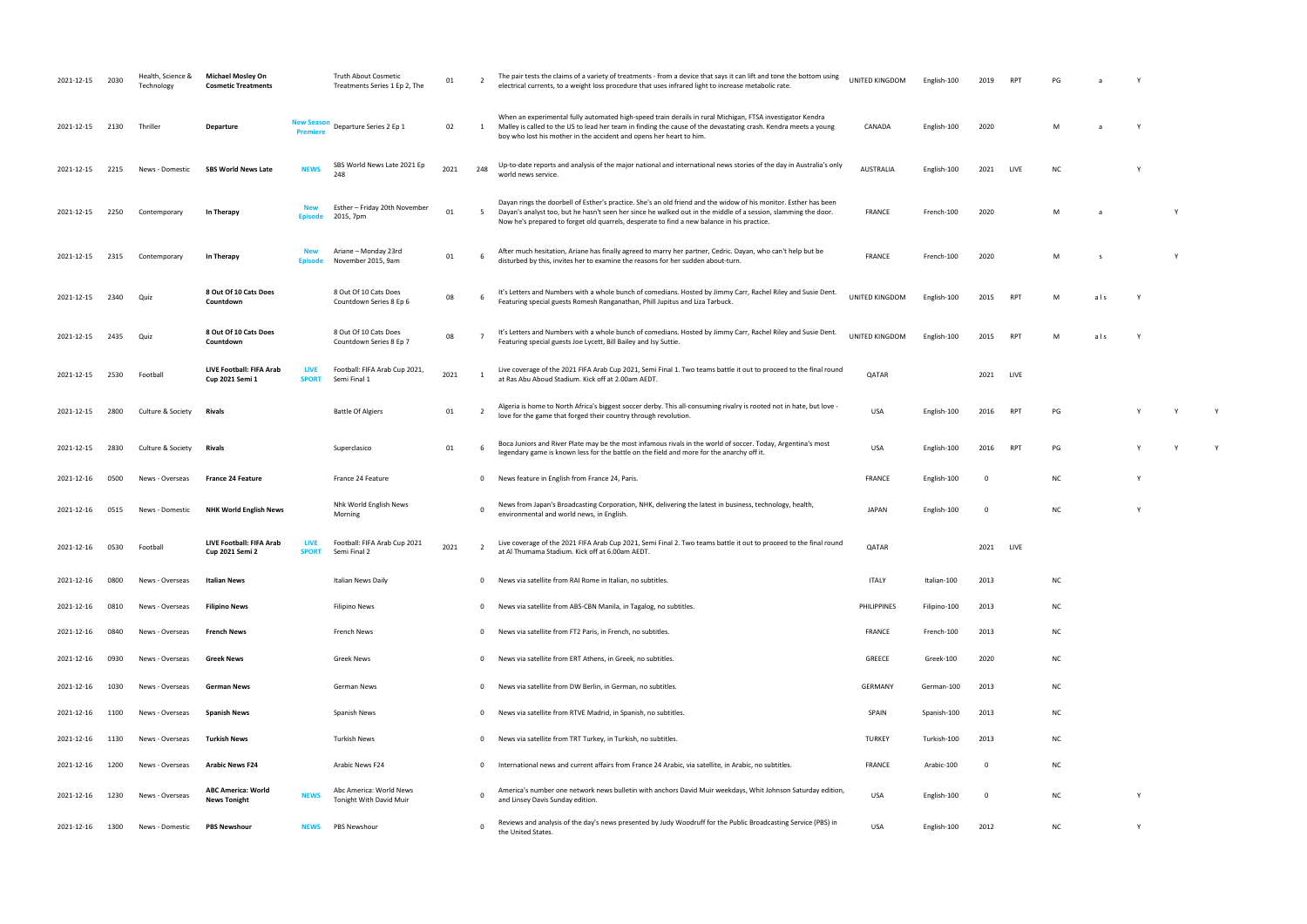| 2021-12-16 | 1400 | Biography         | <b>The Italians</b>                 | Episode                             | David Campese - Ruby Union<br>Legend               | 01   | -4                      | In this episode of The Italians, we feature Rugby Union legend, David Campese.                                                                                                                                                                                                                                                                                                               | <b>AUSTRALIA</b> | English-100                         | 2021 |            |           |              |   |   |   |
|------------|------|-------------------|-------------------------------------|-------------------------------------|----------------------------------------------------|------|-------------------------|----------------------------------------------------------------------------------------------------------------------------------------------------------------------------------------------------------------------------------------------------------------------------------------------------------------------------------------------------------------------------------------------|------------------|-------------------------------------|------|------------|-----------|--------------|---|---|---|
| 2021-12-16 | 1415 | Cooking           | The Chefs' Line                     |                                     | Turkish                                            | 01   | 15                      | Tonight Maeve O'Meara goes inside the kitchen of Turkish restaurant Anason. Maeve dives into some delicious<br>new dishes including a cured salmon pastima with station chef Inal, labne with burnt butter and chilli sauce with<br>sous chef Ozeg and a delightful slow roasted lamb shoulder with executive chef Somer.                                                                    | AUSTRALIA        | English-100                         | 2017 | RPT        | G         |              |   |   |   |
| 2021-12-16 | 1445 | Variety           | <b>Child Genius</b>                 |                                     | Child Genius Series 1 Ep 3                         | 01   | $\overline{\mathbf{3}}$ | It's midway through the competition, and the remaining 14 children face a complex spelling round and a do or<br>die card recall challenge. With three competitors set to be eliminated at the end of the day, the battle to survive<br>has never been fiercer.                                                                                                                               | AUSTRALIA        | English-100                         | 0    | <b>RPT</b> | G         |              | Y | Y | Y |
| 2021-12-16 | 1545 | Cooking           | The Cook Up with Adam<br>Liaw       | <b>SBS</b><br>Food<br><b>Encore</b> | Middle Eastern                                     | 01   | 173                     | TV presenter Jan Fran and Melbourne's Maha Bar owner Shane Delia join host Adam Liaw in The Cook Up kitchen<br>to create some Middle Eastern inspired dishes.                                                                                                                                                                                                                                | <b>AUSTRALIA</b> | English-100                         | 2021 |            | PG        |              | Y |   |   |
| 2021-12-16 | 1615 | Culture & Society | The Wonderful World Of<br>Chocolate |                                     | Wonderful World Of Chocolate<br>Series 1 Ep 6, The | 01   |                         | We enter Nestlé's famous Kit Kat factory in York, a state-of-the-art facility built on the same site as the old<br>Rowntree factory where Kit Kat began over 80 years ago.                                                                                                                                                                                                                   | UNITED KINGDOM   | English-100                         | 2019 | RPT        | G         |              |   |   |   |
| 2021-12-16 | 1705 | Quiz              | Jeopardy!                           | <b>Episode</b>                      | Jeopardy Series 35 Ep 149                          | 35   | 149                     | The late Alex Trebek hosts Jeopardy!, where the answers are revealed and the contestants must guess the<br>appropriate questions.                                                                                                                                                                                                                                                            | <b>USA</b>       | English-100                         | 2018 |            | PG        |              |   |   |   |
| 2021-12-16 | 1730 | Quiz              | <b>Letters And Numbers</b>          |                                     | Letters And Numbers Series 2<br>Ep 27              | 02   | 27                      | Two contestants pit their linguistic and numerical skills against each other and the clock in this entertaining quiz<br>show. Join host Richard Morecroft along with maths whiz Lily Serna and wordsmith David Astle.                                                                                                                                                                        | <b>AUSTRALIA</b> | English-100                         | 2010 | RPT        | G         |              |   |   |   |
| 2021-12-16 | 1800 | Quiz              | Mastermind                          |                                     | Mastermind Series 3 Ep 44                          | 03   | 44                      | In this round, the specialty subjects are Stevie Nicks in the 1970s & 80s, Saxophonist Clarence Clemons, the novel<br>The Handmaid's Tale, and the sitcom Happy Endings.                                                                                                                                                                                                                     | <b>AUSTRALIA</b> | English-100                         | 2021 | <b>RPT</b> | G         |              | Y |   |   |
| 2021-12-16 | 1830 | News - Overseas   | <b>SBS World News</b>               | NEWS                                | SBS World News 2021 Ep 350                         | 2021 | 350                     | Up-to-date reports and analysis of the major national and international news stories of the day in Australia's only<br>world news service.                                                                                                                                                                                                                                                   | <b>AUSTRALIA</b> | English-100                         | 2021 | LIVE       | <b>NC</b> |              |   |   |   |
| 2021-12-16 | 1935 | Culture & Society | Wonderful World Of<br>Chocolate     | <b>New</b><br><b>Episode</b>        | Wonderful World Of Chocolate<br>Series 3 Ep 4, The | 03   | $\overline{4}$          | Tour the Whitakers chocolate factory of Skipton, a fifth-generation chocolate business based in Yorkshire, and<br>explore a fashion show of chocolate dresses, chocolate cameos of Jane Austen's heroines and designer Paul<br>Smith's autumn collection hand-painted onto chocolate pumpkins.                                                                                               | UNITED KINGDOM   | English-100                         | 2021 |            | PG        |              | Y |   |   |
| 2021-12-16 | 2030 | Thriller          | <b>Red Election</b>                 | <b>New</b><br><b>Episode</b>        | Red Election Series 1 Ep 9                         | 01   | -9                      | It's the day of the Referendum. Things are looking good for Adam until the result of Holly's DNA test is leaked.<br>Holly is distraught, Etta is angry, and the voters in Scotland believe Adam has lied about Holly to win their<br>support.                                                                                                                                                | UNITED KINGDOM   | English-90; Danish-<br>5; Russian-5 | 2021 |            | MA        |              | Y |   |   |
| 2021-12-16 | 2125 | Culture & Society | <b>Murder Case</b>                  | <b>New</b><br><b>Episode</b>        | Murder Case Series 1 Ep 3                          | 01   | - 3                     | 46-year-old Stephen Wallace is found dead in his Paisley home from a number of injuries. The detectives<br>forensically comb the crime scene for clues which will lead them to his killer.                                                                                                                                                                                                   | UNITED KINGDOM   | English-100                         | 2019 |            | MA        |              | Y |   |   |
| 2021-12-16 | 2230 | News - Domestic   | <b>SBS World News Late</b>          | <b>NEWS</b>                         | SBS World News Late 2021 Ep<br>249                 | 2021 | 249                     | Up-to-date reports and analysis of the major national and international news stories of the day in Australia's only<br>world news service.                                                                                                                                                                                                                                                   | AUSTRALIA        | English-100                         | 2021 | LIVE       | ΝC        |              | Y |   |   |
| 2021-12-16 | 2305 | Crime             | Gomorrah                            |                                     | Gomorrah Series 1 Ep 10                            | 01   | 10                      | Major bloodshed, if not all-out war with Salvatore Conte, is imminent when Conte returns to Naples to get to the<br>bottom to avenge Giuliano's murder. Meanwhile Ciro weaves his web further and further around Genny to<br>distract from the rat he is beginning to smell. If it wasn't Genny who gave the order, he must join in on the<br>manhunt for Daniel to prove his own innocence. | <b>ITALY</b>     | Italian-100                         | 2014 | RPT        | MA        | a v          |   |   |   |
| 2021-12-16 | 2400 | Romance           | We Are Who We Are                   |                                     | We Are Who We Are Series 1<br>Ep 2                 | 01   | 2                       | Caitlin has her period for the first time, prompting her to reflect on the concept of femininity. In the meantime,<br>her relationship with her father becomes strained. She leaves the house dressed as a boy. Fraser follows her and<br>sees her flirting with a girl.                                                                                                                     | <b>ITALY</b>     | English-50; Italian-<br>50          | 2020 | <b>RPT</b> | м         | l s          |   |   |   |
| 2021-12-16 | 2455 | Thriller          | Darklands                           |                                     | Darklands Series 1 Ep 4                            | 01   | $\overline{a}$          | The Hill Crew gather at the church for the funeral. Bernie shows her respects while the Keegan's watch over her.<br>At the shops, Laura sees Wes's face on a newspaper which details the mounting gang war between the Hill Crew<br>and Keegan's.                                                                                                                                            | <b>IRELAND</b>   | English-100                         | 2019 | <b>RPT</b> | MA        | l v          | Y |   |   |
| 2021-12-16 | 2550 | Thriller          | Darklands                           |                                     | Darklands Series 1 Ep 5                            | 01   | - 5                     | The big weigh in before Damien's first professional fight. He comes in a little heavy before stripping to his<br>underwear and just making weight. While the crowd cheer and excitement mounts, Paddy notices a deep, open<br>wound on Damien's leg which leaves his ability to fight unsure.                                                                                                | <b>IRELAND</b>   | English-100                         | 2019 | <b>RPT</b> |           | dlv          |   |   |   |
| 2021-12-16 | 2645 | Thriller          | <b>Darklands</b>                    |                                     | Darklands Series 1 Ep 6                            | 01   |                         | Damien, Jim and Delores are at a morgue, identifying the body. They gasp as the coroner lifts the veil to reveal a<br>familiar face. At the Dunne's, Jim is drinking while Delores is in bed, a box of pills on her dresser.                                                                                                                                                                 | <b>IRELAND</b>   | English-100                         | 2019 | <b>RPT</b> | MA        | l v          | Y |   |   |
| 2021-12-16 | 2740 | Quiz              | 8 Out Of 10 Cats Does<br>Countdown  |                                     | 8 Out Of 10 Cats Does<br>Countdown Series 8 Ep 4   | 08   |                         | It's Letters and Numbers with a whole bunch of comedians. Hosted by Jimmy Carr, Rachel Riley and Susie Dent.<br>Featuring special guests Mel Giedroyc, Lee Mack and Adam Buxton.                                                                                                                                                                                                             | UNITED KINGDOM   | English-100                         | 2015 | RPT        | MA        | $\mathsf{I}$ | Y |   |   |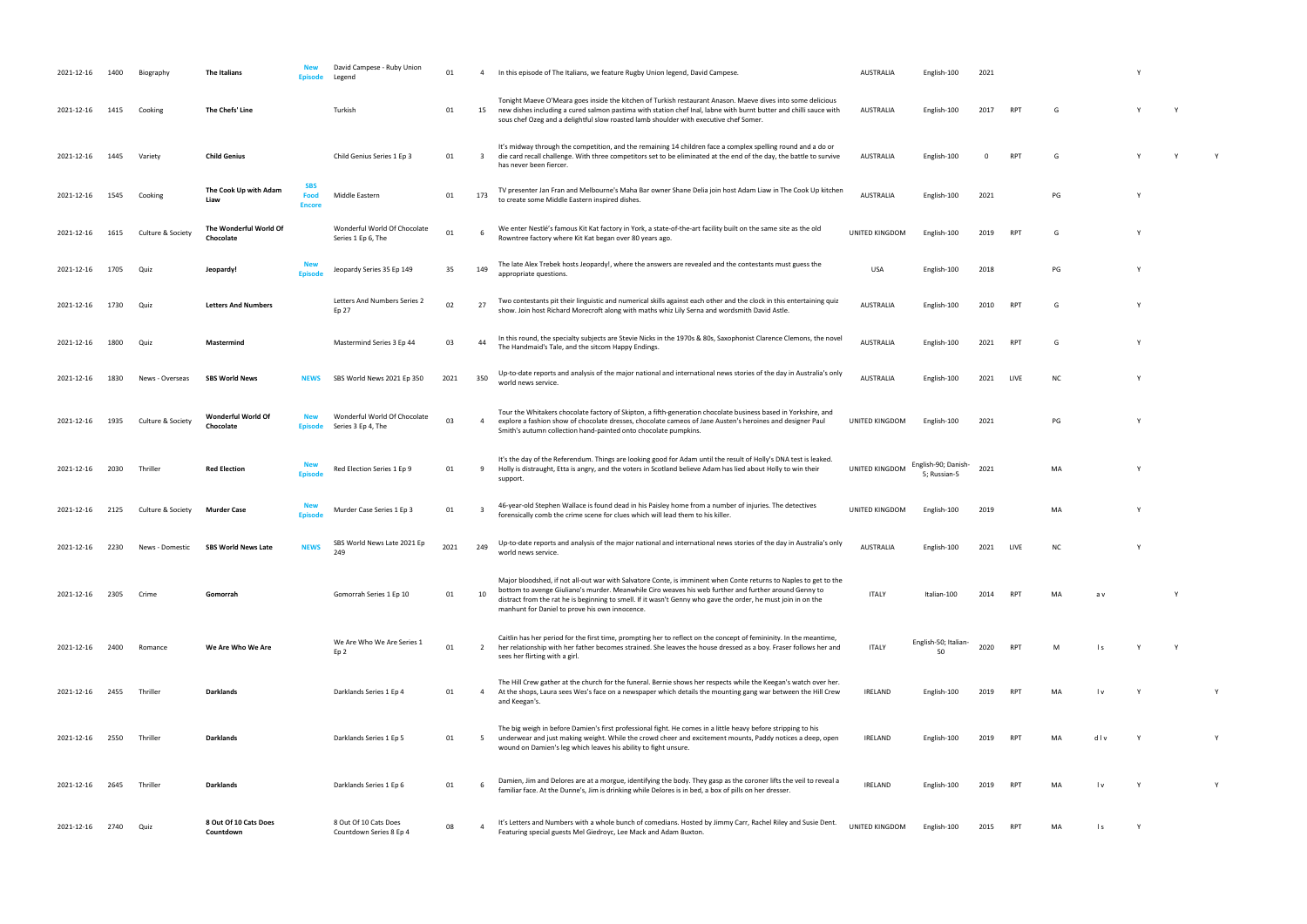| 2021-12-16 | 2835 | Biography         | Vice Guide To Film                                                   | Claire Denis                                       | 01 | 18             | Isabelle Huppert, Olivier Assayas and others explore the hypnotic, sensuous and dangerous worlds of Claire<br>Denis, whose provocative takes on sex, violence and politics have made her one of the leading figures in world<br>cinema.         | USA                | English-100  | 2016        | <b>RPT</b>      | MA        | anv |          |  |
|------------|------|-------------------|----------------------------------------------------------------------|----------------------------------------------------|----|----------------|-------------------------------------------------------------------------------------------------------------------------------------------------------------------------------------------------------------------------------------------------|--------------------|--------------|-------------|-----------------|-----------|-----|----------|--|
| 2021-12-17 | 0500 | News - Overseas   | <b>France 24 Feature</b>                                             | France 24 Feature                                  |    | $\mathbf{0}$   | News feature in English from France 24, Paris.                                                                                                                                                                                                  | FRANCE             | English-100  | 0           |                 | <b>NC</b> |     |          |  |
| 2021-12-17 | 0515 | News - Domestic   | <b>NHK World English News</b>                                        | Nhk World English News<br>Morning                  |    |                | News from Japan's Broadcasting Corporation, NHK, delivering the latest in business, technology, health,<br>environmental and world news, in English.                                                                                            | <b>JAPAN</b>       | English-100  | 0           |                 | <b>NC</b> |     |          |  |
| 2021-12-17 | 0530 | News - Domestic   | <b>Deutsche Welle English</b><br><b>News</b>                         | Deutsche Welle English News<br>Morning             |    | $\mathbf 0$    | News and analysis of the top international and European news and current affairs from Berlin, in English.                                                                                                                                       | GERMANY            | English-100  | 0           |                 | <b>NC</b> |     | <b>V</b> |  |
| 2021-12-17 | 0600 | News - Domestic   | <b>France 24 English News</b><br><b>First Edition</b>                | France 24 English News<br>Morning First Edition    |    |                | International news and current affairs television from Paris, offering a French perspective on world events, in<br>English.                                                                                                                     | <b>FRANCE</b>      | English-100  | 0           | <b>RPT</b>      | <b>NC</b> |     |          |  |
| 2021-12-17 | 0630 | News - Domestic   | Al Jazeera English News                                              | Al Jazeera News First Edition                      |    | $\mathbf{0}$   | News via satellite from Al Jazeera Satellite Network, Qatar, in English.                                                                                                                                                                        | QATAR              | English-100  | $^{\circ}$  |                 | <b>NC</b> |     |          |  |
| 2021-12-17 | 0700 | News - Overseas   | <b>BBC News</b>                                                      | BBC 6 O'clock News                                 |    | 0              | BBC 6.00pm evening news via satellite from London, UK, in English.                                                                                                                                                                              | UNITED KINGDOM     | English-100  | 0           |                 | <b>NC</b> |     |          |  |
| 2021-12-17 | 0730 | News - Overseas   | <b>Italian News</b>                                                  | Italian News Daily                                 |    | $\mathbf{0}$   | News via satellite from RAI Rome in Italian, no subtitles.                                                                                                                                                                                      | <b>ITALY</b>       | Italian-100  | 2013        |                 | <b>NC</b> |     |          |  |
| 2021-12-17 | 0810 | News - Overseas   | <b>Filipino News</b>                                                 | <b>Filipino News</b>                               |    | $^{\circ}$     | News via satellite from ABS-CBN Manila, in Tagalog, no subtitles.                                                                                                                                                                               | <b>PHILIPPINES</b> | Filipino-100 | 2013        |                 | <b>NC</b> |     |          |  |
| 2021-12-17 | 0840 | News - Overseas   | French News                                                          | French News                                        |    | $^{\circ}$     | News via satellite from FT2 Paris, in French, no subtitles.                                                                                                                                                                                     | FRANCE             | French-100   | 2013        |                 | <b>NC</b> |     |          |  |
| 2021-12-17 | 0930 | News - Overseas   | <b>Greek News</b>                                                    | <b>Greek News</b>                                  |    | $\mathbf{0}$   | News via satellite from ERT Athens, in Greek, no subtitles.                                                                                                                                                                                     | GREECE             | Greek-100    | 2020        |                 | <b>NC</b> |     |          |  |
| 2021-12-17 | 1030 | News - Overseas   | German News                                                          | German News                                        |    | $^{\circ}$     | News via satellite from DW Berlin, in German, no subtitles.                                                                                                                                                                                     | GERMANY            | German-100   | 2013        |                 | <b>NC</b> |     |          |  |
| 2021-12-17 | 1100 | News - Overseas   | <b>Spanish News</b>                                                  | Spanish News                                       |    | $\mathbf{0}$   | News via satellite from RTVE Madrid, in Spanish, no subtitles.                                                                                                                                                                                  | SPAIN              | Spanish-100  | 2013        |                 | <b>NC</b> |     |          |  |
| 2021-12-17 | 1130 | News - Overseas   | Turkish News                                                         | <b>Turkish News</b>                                |    | $\mathbf{0}$   | News via satellite from TRT Turkey, in Turkish, no subtitles.                                                                                                                                                                                   | <b>TURKEY</b>      | Turkish-100  | 2013        |                 | <b>NC</b> |     |          |  |
| 2021-12-17 | 1200 | News - Overseas   | <b>Arabic News F24</b>                                               | Arabic News F24                                    |    | $\mathbf{0}$   | International news and current affairs from France 24 Arabic, via satellite, in Arabic, no subtitles.                                                                                                                                           | FRANCE             | Arabic-100   | $\mathbf 0$ |                 | <b>NC</b> |     |          |  |
| 2021-12-17 | 1230 | News - Overseas   | <b>ABC America: World</b><br><b>NEWS</b><br><b>News Tonight</b>      | Abc America: World News<br>Tonight With David Muir |    |                | America's number one network news bulletin with anchors David Muir weekdays, Whit Johnson Saturday edition,<br>and Linsey Davis Sunday edition.                                                                                                 | <b>USA</b>         | English-100  | 0           |                 | <b>NC</b> |     | <b>V</b> |  |
| 2021-12-17 | 1300 | News - Domestic   | <b>PBS Newshour</b>                                                  | PBS Newshour<br>NEWS                               |    | 0              | Reviews and analysis of the day's news presented by Judy Woodruff for the Public Broadcasting Service (PBS) in<br>the United States.                                                                                                            | <b>USA</b>         | English-100  | 2012        |                 |           |     |          |  |
| 2021-12-17 | 1400 | Biography         | The Italians<br><b>Enisode</b>                                       | Carla Zampatti - Fashion Icon                      | 01 |                | In this episode of The Italians, we feature fashion icon, Carla Zampatti.                                                                                                                                                                       | AUSTRALIA          | English-100  | 2021        |                 |           |     | <b>V</b> |  |
| 2021-12-17 | 1415 | Cooking           | The Chefs' Line                                                      | Italian                                            | 01 | 20             | The competition is over but there's still plenty of food to enjoy. Maeve O'Meara takes us inside the kitchen of<br>Osteria Oggi to reflect on the week and to learn some exciting new dishes.                                                   | AUSTRALIA          | English-100  | 2017        | <b>RPT</b>      | G         |     |          |  |
| 2021-12-17 | 1445 | Variety           | <b>Child Genius</b>                                                  | Child Genius Series 1 Ep 4                         | 01 | $\overline{4}$ | The Child Genius finals begin with the remaining 11 competitors facing their toughest challenge yet. There are no<br>second chances as one child faces instant elimination before the Top 10 battles it out for a place in the semi-<br>finals. | AUSTRALIA          | English-100  |             | RP <sub>1</sub> | G         |     |          |  |
| 2021-12-17 | 1545 | Cooking           | <b>SBS</b><br>The Cook Up with Adam<br>Food<br>Liaw<br><b>Encore</b> | Christmas Dessert                                  | 01 | 174            | Christmas is approaching so for last-minute food ideas, The Cook Up is here for you! Host Adam Liaw is joined by<br>food icon, Pamela Clark and owner of Andy Bowdy Pastry, Andrew Bowden.                                                      | AUSTRALIA          | English-100  | 2021        |                 | PG        |     | <b>V</b> |  |
| 2021-12-17 | 1615 | Culture & Society | The Wonderful World Of<br>Chocolate                                  | Wonderful World Of Chocolate<br>Series 2 Ep 1, The | 02 |                | In this episode, the secrets behind a major supermarket's own brand chocolate, the story of the bars that built<br>Mars' galactic empire, and the chef who's a fan of eating insects.                                                           | UNITED KINGDOM     | English-100  | 2020        | <b>RPT</b>      | PG        |     | Y        |  |
| 2021-12-17 | 1705 | Quiz              | Jeopardy!<br><b>Enisod</b>                                           | Jeopardy Series 35 Ep 150                          | 35 | 150            | The late Alex Trebek hosts Jeopardy!, where the answers are revealed and the contestants must guess the<br>appropriate questions.                                                                                                               | <b>USA</b>         | English-100  | 2018        |                 | PG        |     | <b>V</b> |  |
| 2021-12-17 | 1730 | Quiz              | <b>Letters And Numbers</b>                                           | Letters And Numbers Series 2<br>Ep 28              | 02 | 28             | Two contestants pit their linguistic and numerical skills against each other and the clock in this entertaining quiz<br>show. Join host Richard Morecroft along with maths whiz Lily Serna and wordsmith David Astle.                           | AUSTRALIA          | English-100  | 2010        | <b>RPT</b>      | G         |     | <b>V</b> |  |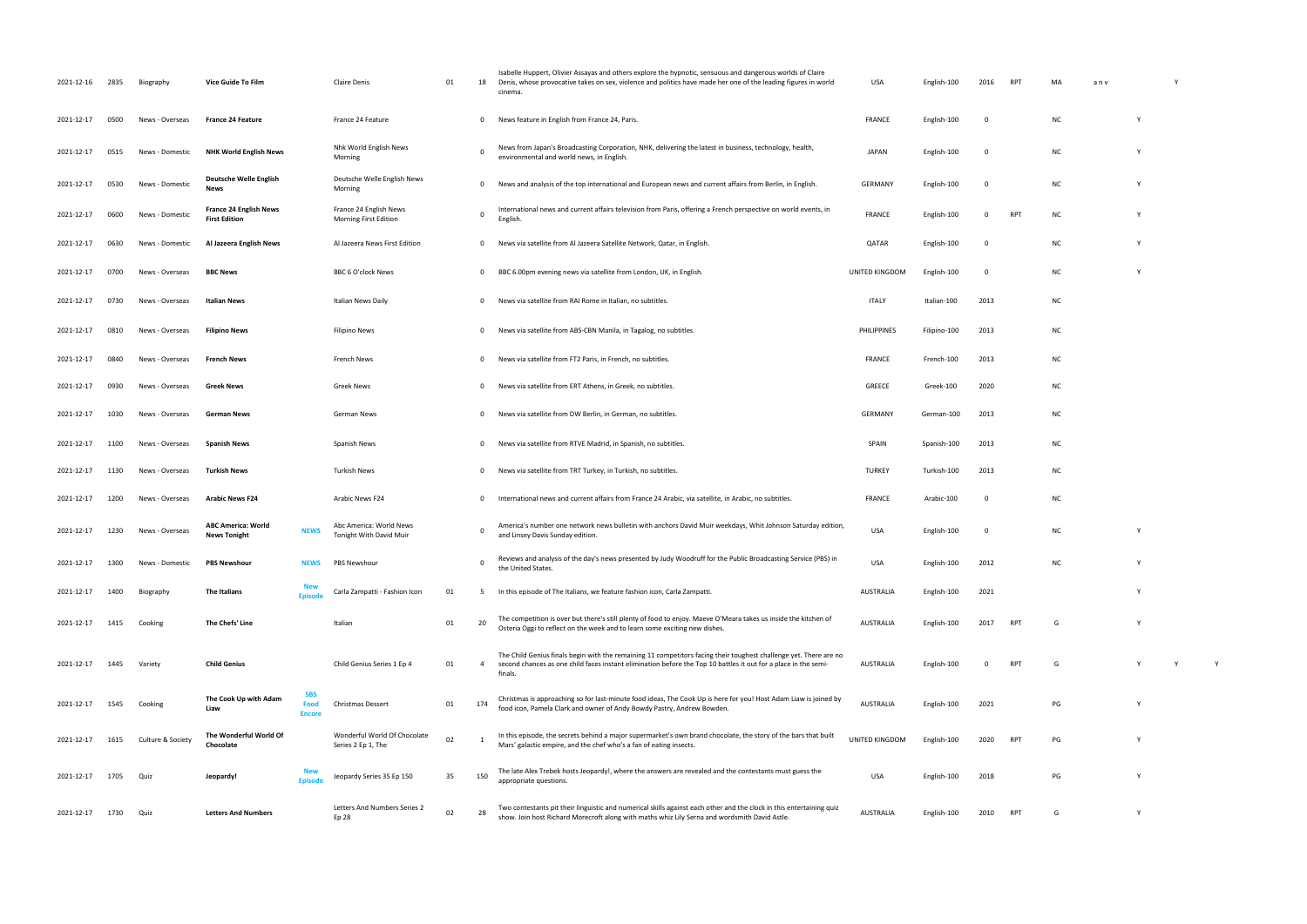| 2021-12-17 | 1800 | Oui:              | Mastermind                                            | Mastermind Series 3 Ep 45                                     | 03   | 45           | In this final round, the four reigning champions from this cycle battle it out to progress to the semi-finals.                                                                                                                                                                                                                                                                                                                                                                                                                                                    | <b>AUSTRALIA</b> | English-100 | 2021        |            |           |     |          |  |
|------------|------|-------------------|-------------------------------------------------------|---------------------------------------------------------------|------|--------------|-------------------------------------------------------------------------------------------------------------------------------------------------------------------------------------------------------------------------------------------------------------------------------------------------------------------------------------------------------------------------------------------------------------------------------------------------------------------------------------------------------------------------------------------------------------------|------------------|-------------|-------------|------------|-----------|-----|----------|--|
| 2021-12-17 | 1830 | News - Overseas   | <b>SBS World News</b>                                 | SBS World News 2021 Ep 351<br>NEWS                            | 2021 | 351          | Up-to-date reports and analysis of the major national and international news stories of the day in Australia's only<br>world news service.                                                                                                                                                                                                                                                                                                                                                                                                                        | <b>AUSTRALIA</b> | English-100 | 2021        | LIVE       | <b>NC</b> |     | Y        |  |
| 2021-12-17 | 1930 | History           | France: A Journey<br>Premiere<br><b>Through Time</b>  | France: A Journey Through<br>Time                             |      | 0            | Travel through contemporary France and turn back the clock to discover an extraordinary past. An unsuspected<br>legacy is suddenly revealed - how did a simple lagoon make it possible for journeymen to build the Chambord<br>castle, why wouldn't Champagne exist were it not for an immense, prehistoric ocean, how is the fate of coal<br>miners intimately tied to a strange, subterranean jungle? A marvelous tale, somewhere between dream and<br>reality, offering an alternative history of France that takes an off-beaten trail into the dawn of time. | <b>FRANCE</b>    | English-100 | 2021        |            |           |     | Y        |  |
| 2021-12-17 | 2030 | History           | <b>Empire with Michael</b><br>Portillo                | Portillo's Hidden History The<br>British Empire Series 1 Ep 4 | 01   |              | Michael Portillo travels to North America to explore how British rule led to armed rebellion in the USA, and a<br>loyalty in Canada that lasted until the very end of Empire. Michael first finds himself in Manhattan, discovering<br>how the incendiary prose of the declaration of independence fired up the population to reject the very<br>foundations of Empire: aristocracy, monarchy, and class.                                                                                                                                                         | UNITED KINGDOM   | English-100 | 2020        | <b>RPT</b> | PG        |     |          |  |
| 2021-12-17 | 2125 | History           | Dig World War II                                      | Dig World War II Series 1 Ep 4                                | 01   |              | Historian Dan Snow joins military archaeologists as they investigate the former battlegrounds of the Second<br>World War, uncovering little-known stories through excavations and dives across Europe. In the final episode,<br>Dan explores both sides of D-Day, the greatest amphibious landing in history, follows the Allied push into<br>occupied France, and checks out an incredible submarine graveyard.                                                                                                                                                  | UNITED KINGDOM   | English-100 | 2012        | <b>RPT</b> | PG        |     | <b>Y</b> |  |
| 2021-12-17 | 2220 | News - Domestic   | <b>SBS World News Late</b>                            | SBS World News Late 2021 Ep<br><b>NEWS</b><br>250             | 2021 | 250          | Up-to-date reports and analysis of the major national and international news stories of the day in Australia's only<br>world news service.                                                                                                                                                                                                                                                                                                                                                                                                                        | <b>AUSTRALIA</b> | English-100 | 2021        | LIVE       | <b>NC</b> |     |          |  |
| 2021-12-17 | 2250 | Culture & Society | <b>Cornwall With Simon</b><br>Reeve                   | Cornwall With Simon Reeve<br>Series 1 Ep 2                    |      | 2            | Simon meets a woman who lives in a shed and who blames the thousands of outsiders who own second homes<br>and have forced housing prices to almost London levels in one of the poorest parts of Britain. Before tourism<br>became so huge, this was a county built on mining.                                                                                                                                                                                                                                                                                     | UNITED KINGDOM   | English-100 | 2020        | <b>RPT</b> | PG        |     |          |  |
| 2021-12-17 | 2400 | Crime             | <b>Agatha Christie's Criminal</b><br>Games            | Crimes Of Fashion                                             | 04   |              | In the famous haute couture House of Paget, hostility is as acute as the scissors are sharp. The designer's assistant<br>is a psychologically fragile young woman named Patricia. When she admits to being a murderer, Laurence doesn't<br>buy it and wants to find out who could be manipulating her. Alice Avril goes undercover and gets hired in the<br>workshop.                                                                                                                                                                                             | <b>FRANCE</b>    | French-100  | 2017        | <b>RPT</b> | M         | a v |          |  |
| 2021-12-17 | 2540 | Quiz              | <b>Celebrity Mastermind</b>                           | Celebrity Mastermind Series 1<br>Ep 1                         | 01   |              | TV host, journalist, and self-confessed quiz junkie Jennifer Byrne returns to SBS as quizmaster. In this first round,<br>Nazeem Hussain, Alex Lee, Adam Spencer, and Marc Fennell battle it out for a win. Each episode of Celebrity<br>Mastermind will see one celebrity advance to the Grand Final, and eventually compete against the other winners<br>for the prestigious title of Celebrity Mastermind.                                                                                                                                                      | AUSTRALIA        | English-100 | 2019        | <b>RPT</b> | G         |     | Y        |  |
| 2021-12-17 | 2640 |                   | <b>Celebrity Mastermind</b>                           | Celebrity Mastermind Series 1<br>Ep 2                         | 01   |              | TV host, journalist, and self-confessed quiz junkie Jennifer Byrne returns to SBS as quizmaster. In this second<br>round, Courtney Act, Sam Simmons, Jessica Rowe, and Adam Liaw battle it out for a win. Each episode of<br>Celebrity Mastermind will see one celebrity advance to the Grand Final, and eventually compete against the<br>other winners for the prestigious title of Celebrity Mastermind.                                                                                                                                                       | <b>AUSTRALIA</b> | English-100 | 2019        | <b>RPT</b> | PG        |     | Y        |  |
| 2021-12-17 | 2740 | Quiz              | <b>Celebrity Mastermind</b>                           | Celebrity Mastermind Series 1<br>Ep 3                         | 01   |              | TV host, journalist, and self-confessed quiz junkie Jennifer Byrne returns to SBS as quizmaster. In this third round,<br>Tom Ballard, Merrick Watts, Elaine Crombie, and Lucy Zelic battle it out for a win. Each episode of Celebrity<br>Mastermind will see one celebrity advance to the Grand Final, and eventually compete against the other winners<br>for the prestigious title of Celebrity Mastermind.                                                                                                                                                    | <b>AUSTRALIA</b> | English-100 | 2019        | <b>RPT</b> | PG        |     | Y        |  |
| 2021-12-17 | 2840 | Cooking           | Poh & Co. Bitesize                                    | Poh & Co. Bitesize Series 2 Ep 8                              | 02   | 8            | Step into the always delicious world of acclaimed cook, artist, and lover of life - Poh Ling Yeow.                                                                                                                                                                                                                                                                                                                                                                                                                                                                | <b>AUSTRALIA</b> | English-100 | 2016        | <b>RPT</b> | G         |     | Y        |  |
| 2021-12-17 | 2850 | Cooking           | Poh & Co. Bitesize                                    | Poh & Co. Bitesize Series 2 Ep 9                              | 02   | 9            | Step into the always delicious world of acclaimed cook, artist, and lover of life - Poh Ling Yeow.                                                                                                                                                                                                                                                                                                                                                                                                                                                                | <b>AUSTRALIA</b> | English-100 | 2016        | <b>RPT</b> | G         |     | Y        |  |
| 2021-12-18 | 0500 | News - Overseas   | France 24 Feature                                     | France 24 Feature                                             |      | 0            | News feature in English from France 24, Paris.                                                                                                                                                                                                                                                                                                                                                                                                                                                                                                                    | <b>FRANCE</b>    | English-100 | $\mathbf 0$ |            | <b>NC</b> |     | Y        |  |
| 2021-12-18 | 0515 | News - Domestic   | <b>NHK World English News</b>                         | Nhk World English News<br>Morning                             |      | 0            | News from Japan's Broadcasting Corporation, NHK, delivering the latest in business, technology, health,<br>environmental and world news, in English.                                                                                                                                                                                                                                                                                                                                                                                                              | <b>JAPAN</b>     | English-100 | $\mathbf 0$ |            | <b>NC</b> |     | Y        |  |
| 2021-12-18 | 0530 | News - Domestic   | Deutsche Welle English<br>News                        | Deutsche Welle English News<br>Morning                        |      | 0            | News and analysis of the top international and European news and current affairs from Berlin, in English.                                                                                                                                                                                                                                                                                                                                                                                                                                                         | <b>GERMANY</b>   | English-100 | $\mathbf 0$ |            | <b>NC</b> |     | Y        |  |
| 2021-12-18 | 0600 | News - Domestic   | <b>France 24 English News</b><br><b>First Edition</b> | France 24 English News<br>Morning First Edition               |      | 0            | International news and current affairs television from Paris, offering a French perspective on world events, in<br>English                                                                                                                                                                                                                                                                                                                                                                                                                                        | <b>FRANCE</b>    | English-100 | $\mathbf 0$ | <b>RPT</b> | <b>NC</b> |     | Y        |  |
| 2021-12-18 | 0630 | News - Domestic   | Al Jazeera English News                               | Al Jazeera News First Edition                                 |      | $\mathbf{0}$ | News via satellite from Al Jazeera Satellite Network, Qatar, in English.                                                                                                                                                                                                                                                                                                                                                                                                                                                                                          | QATAR            | English-100 | $\mathbf 0$ |            | <b>NC</b> |     | Y        |  |